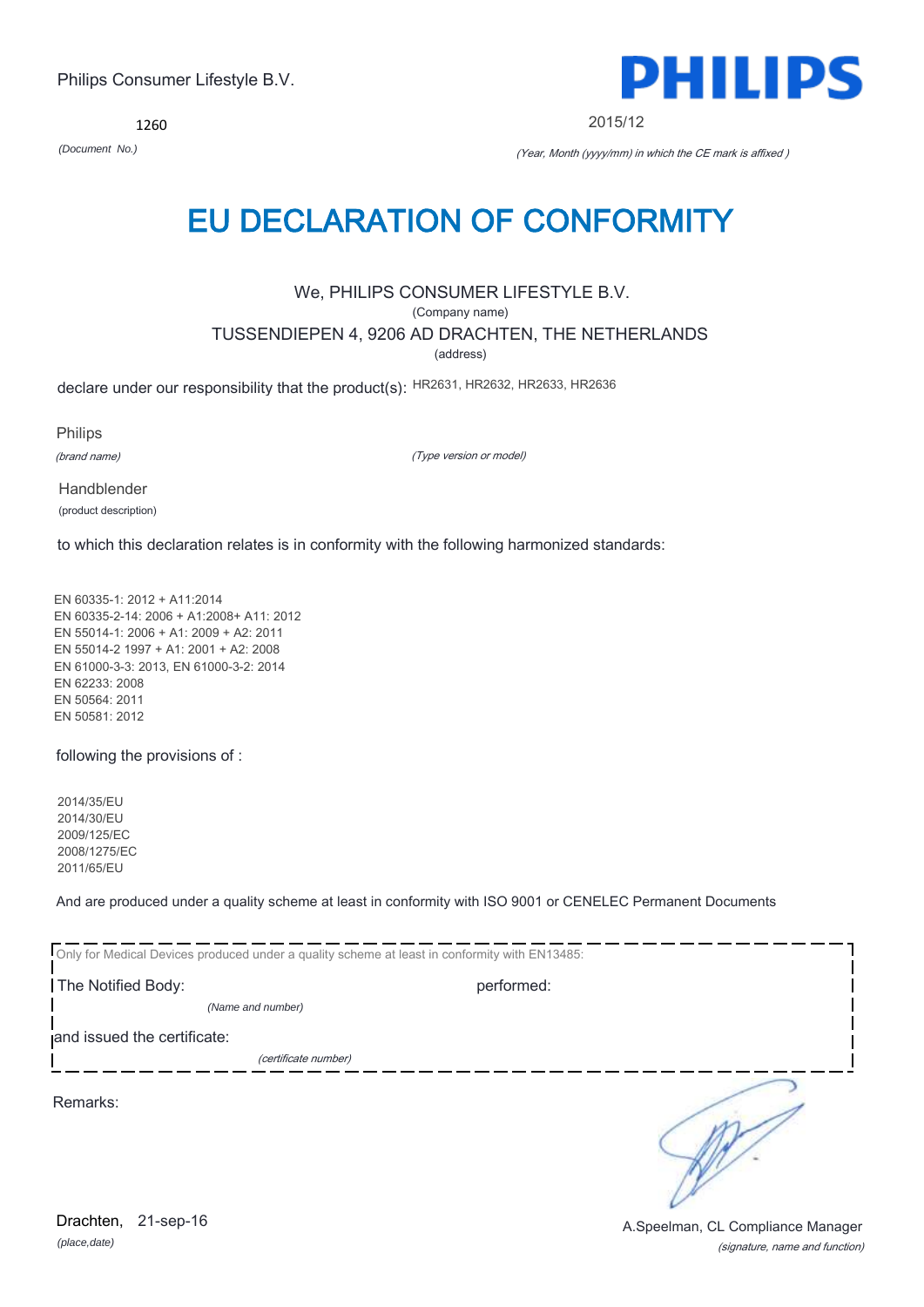1260



#### 2015/12

*(Document No. /Bericht Nr. )* (Year, Month (yyyy/mm) in which the CE mark is affixed /Jahr der CE Zeichenerteilung )

## EU DECLARATION OF CONFORMITY

(EG - Konformitätserklärung)

### We, PHILIPS CONSUMER LIFESTYLE B.V.

(Company name / Name)

TUSSENDIEPEN 4, 9206 AD DRACHTEN, THE NETHERLANDS

(address / Anschrift)

declare under our responsibility that the product(s) HR2631, HR2632, HR2633, HR2636

erklären als Verantwortliche, daß folgende(s) elektrische(n) Produkt(e)

Philips

(brand name, Markenname)

(Type version or model, Typenbezeichnung oder Modell )

Handblender (product description, Produktbezeichnung)

to which this declaration relates is in conformity with the following harmonized standards: (auf die sich diese Konformitätserklärung bezieht, allen nachstehenden hamonisierten Normen entspricht.)

EN 60335-1: 2012 + A11:2014 EN 60335-2-14: 2006 + A1:2008+ A11: 2012 EN 55014-1: 2006 + A1: 2009 + A2: 2011 EN 55014-2 1997 + A1: 2001 + A2: 2008 EN 61000-3-3: 2013, EN 61000-3-2: 2014 EN 62233: 2008 EN 50564: 2011 EN 50581: 2012

following the provisions of :

(Entsprechend den Bestimmungen der)

2014/35/EU 2014/30/EU 2009/125/EC 2008/1275/EC 2011/65/EU

And are produced under a quality scheme at least in conformity with ISO 9001 or CENELEC Permanent Documents (und die gemäß eines Qualitätsystems produziert werden, dass mindestens der ISO 9001 oder CENELEC Permanent Documents entspricht)

Only for Medical Devices produced under a quality scheme at least in conformity with EN13485: **The Notified Body: performed:** performed: (benannte Stelle) *(Name and number/ Name und Kennnummer )* (ausgeführt) (description of intervention / Beschreibung des Verfahrens) and issued the certificate: (und stellen das Zertifikat) (certificate number / Zertifikatnummer) ₹ Remarks:

(signature, name and function / Unterschrift, Name und Funktion des Unterzeichners ) A.Speelman, CL Compliance Manager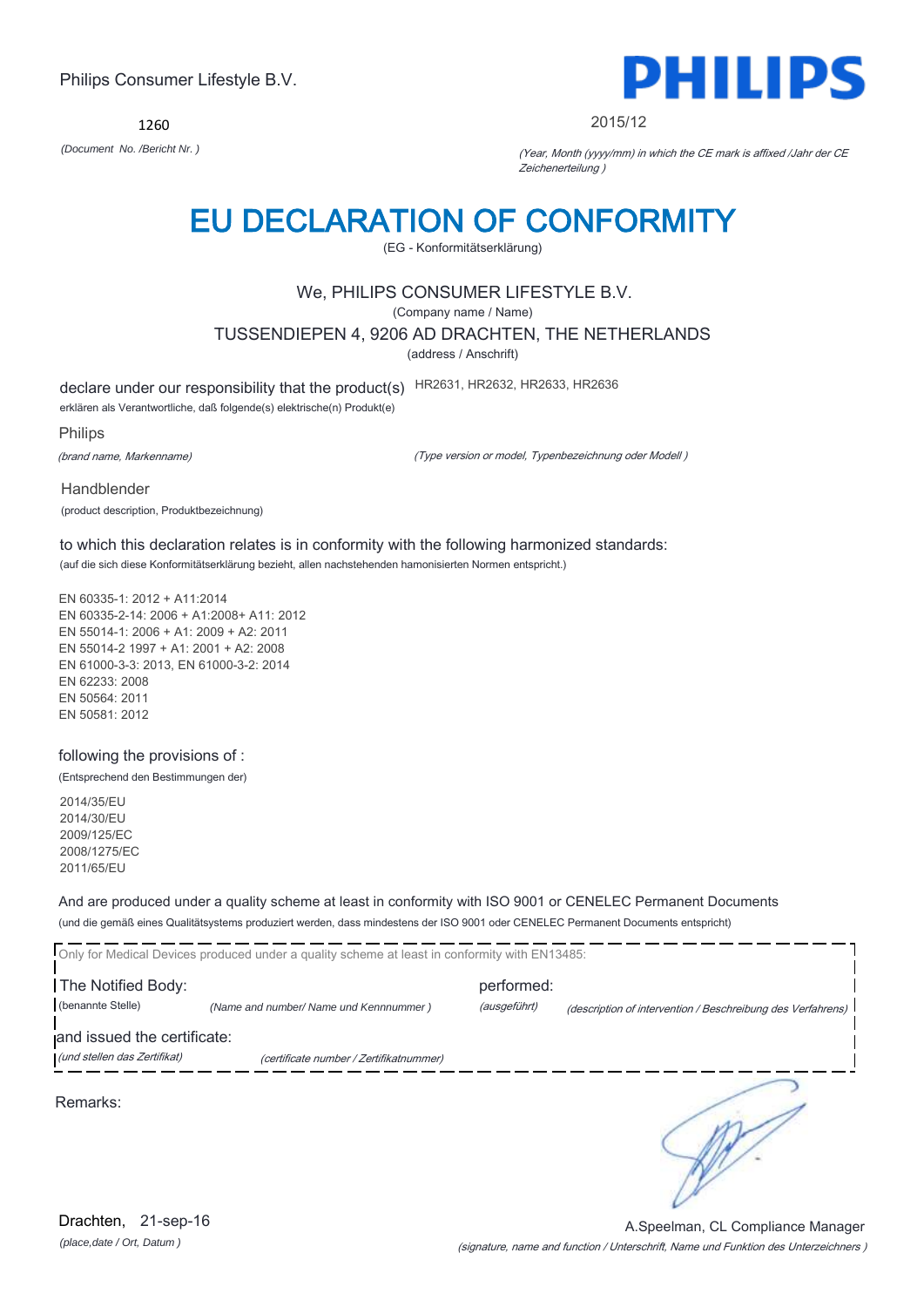1260



2015/12

*(Document No. / Numéro du document)* (Year, Month (yyyy/mm) in which the CE mark is affixed / Année/mois (aaaa/mm) au cours de laquelle le marquage CE a été apposé)

## EU DECLARATION OF CONFORMITY

(DECLARATION DE CONFORMITE CE)

### We, PHILIPS CONSUMER LIFESTYLE B.V.

(Company name / Nom de l'entreprise)

TUSSENDIEPEN 4, 9206 AD DRACHTEN, THE NETHERLANDS

(address / adresse)

declare under our responsibility that the product(s) HR2631, HR2632, HR2633, HR2636

(déclarons sous notre propre responsabilité que le(s) produit(s))

Philips

(brand name, nom de la marque)

(Type version or model, référence ou modèle)

Handblender (product description, description du produit)

to which this declaration relates is in conformity with the following harmonized standards: (auquel cette déclaration se rapporte, est conforme aux normes harmonisées suivantes)

EN 60335-1: 2012 + A11:2014 EN 60335-2-14: 2006 + A1:2008+ A11: 2012 EN 55014-1: 2006 + A1: 2009 + A2: 2011 EN 55014-2 1997 + A1: 2001 + A2: 2008 EN 61000-3-3: 2013, EN 61000-3-2: 2014 EN 62233: 2008 EN 50564: 2011 EN 50581: 2012

### following the provisions of :

(conformément aux exigences essentielles et autres dispositions pertinentes de:)

2014/35/EU 2014/30/EU 2009/125/EC 2008/1275/EC 2011/65/EU

And are produced under a quality scheme at least in conformity with ISO 9001 or CENELEC Permanent Documents (Et sont fabriqués conformément à une qualité au moins conforme à la norme ISO 9001 ou aux Documents Permanents CENELEC)

|                              | Only for Medical Devices produced under a quality scheme at least in conformity with EN13485: |              |                                                              |
|------------------------------|-----------------------------------------------------------------------------------------------|--------------|--------------------------------------------------------------|
| The Notified Body:           |                                                                                               | performed:   |                                                              |
| (L'Organisme Notifié)        | (Name and number/ nom et numéro)                                                              | (a effectué) | (description of intervention / description de 'intervention) |
| and issued the certificate:  |                                                                                               |              |                                                              |
| (et a délivré le certificat) | (certificate number / numéro du certificat)                                                   |              |                                                              |
| Remarks:                     |                                                                                               |              |                                                              |

### (signature, name and function / signature, nom et fonction) A.Speelman, CL Compliance Manager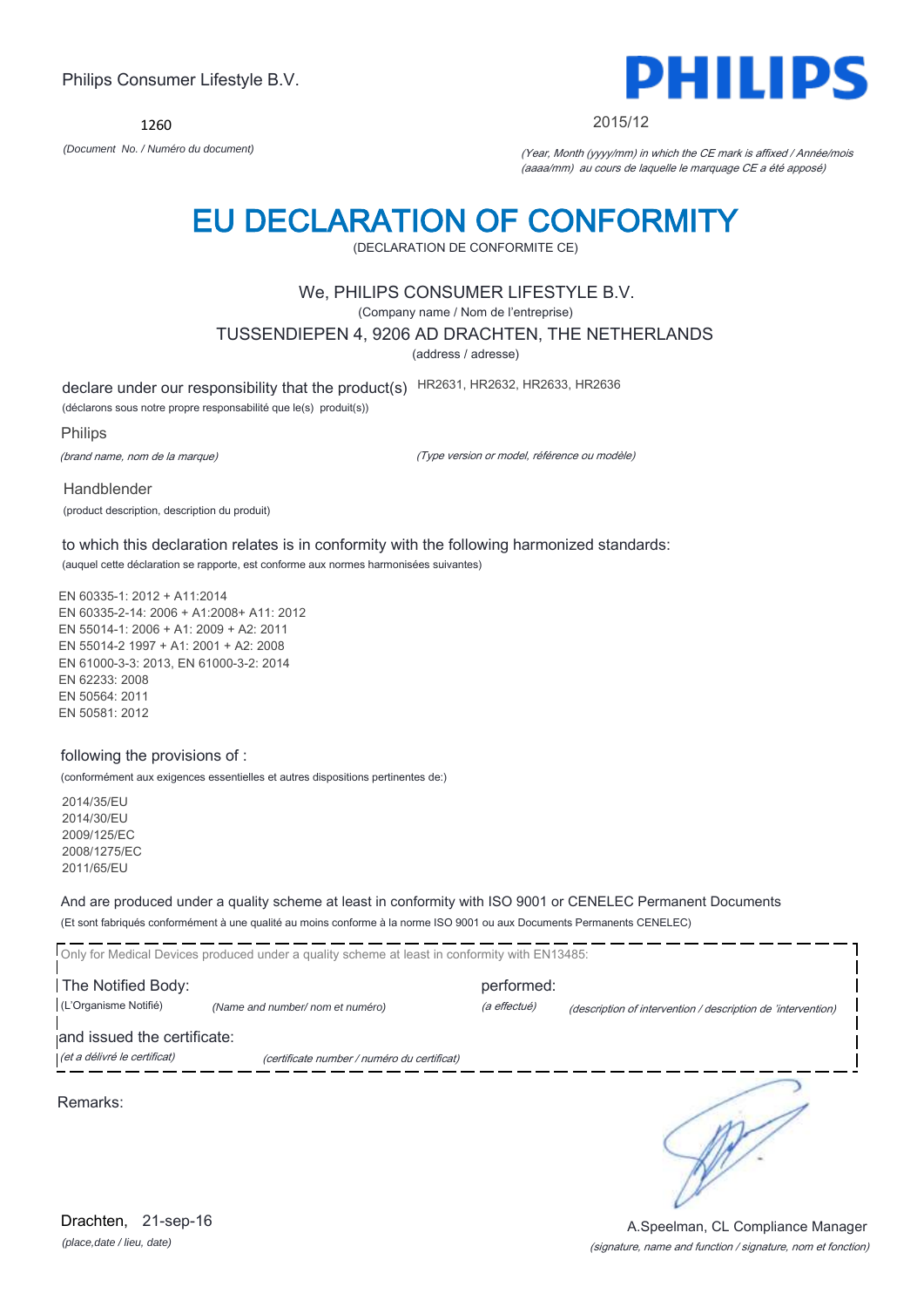1260

*(Document No. / Documentnummer)* (Year, Month (yyyy/mm) in which the CE mark is affixed / Jaar, maand waarin de CE markering is uitgegeven)

## EU DECLARATION OF CONFORMITY

(Europeese Conformiteitsverklaring)

## We, PHILIPS CONSUMER LIFESTYLE B.V.

(Company name / Bedrijfsnaam)

TUSSENDIEPEN 4, 9206 AD DRACHTEN, THE NETHERLANDS

(address / adres)

declare under our responsibility that the product(s) HR2631, HR2632, HR2633, HR2636

(verklaren dat onder onze verantwoordelijkheid de product(en))

Philips

(brand name, merknaam)

Handblender

(Type version or model, typenummer of model)

(product description, productbeschrijving)

to which this declaration relates is in conformity with the following harmonized standards: (waar deze verklaring betrekking op heeft voldoen aan de volgende geharmoniseerde standaarden)

EN 60335-2-14: 2006 + A1:2008+ A11: 2012 EN 55014-1: 2006 + A1: 2009 + A2: 2011 EN 55014-2 1997 + A1: 2001 + A2: 2008 EN 61000-3-3: 2013, EN 61000-3-2: 2014 EN 62233: 2008

following the provisions of :

(volgens de voorwaarden van:)

2014/35/EU 2014/30/EU 2009/125/EC 2008/1275/EC 2011/65/EU

And are produced under a quality scheme at least in conformity with ISO 9001 or CENELEC Permanent Documents (En worden geproduceerd volgens een kwaliteitsprogramma wat minimaal overeenkomt met ISO9001 of de CENELEC permanente documenten)

Only for Medical Devices produced under a quality scheme at least in conformity with EN13485: **The Notified Body: performed:** performed: (Notified Body) *(Name and number/ Naam en nummer)* (heeft uitgevoerd) (description of intervention / uitgevoerd testprotocol) and issued the certificate: (en heeft een certificaat uitgegeven) (certificate number / nummer van het certificaat)

Remarks:

(signature, name and function / handtekening, naam en functie) A.Speelman, CL Compliance Manager

DHIII 2015/12

∍

EN 60335-1: 2012 + A11:2014

EN 50564: 2011 EN 50581: 2012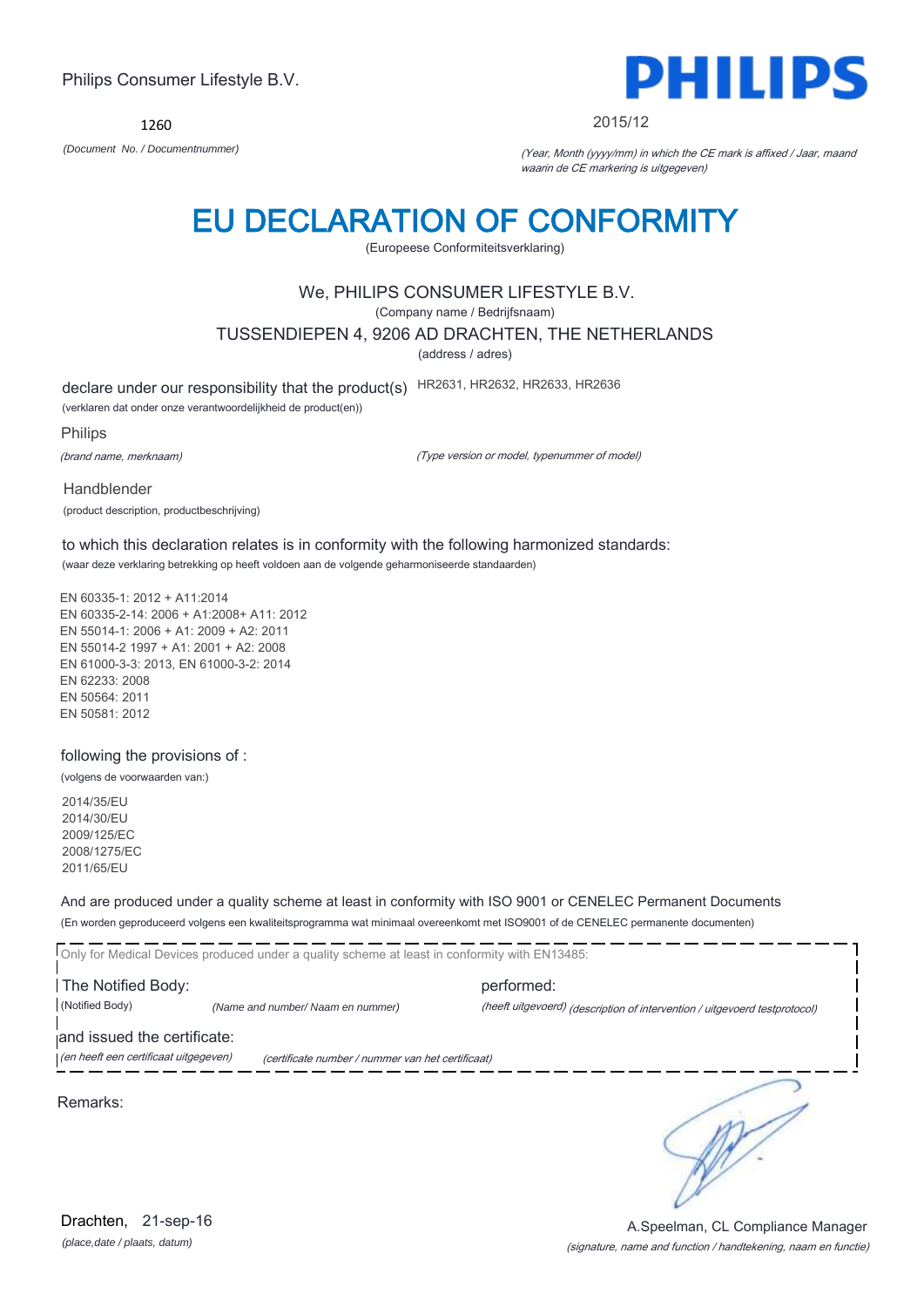1260



#### 2015/12

*(Document No. / Číslo zprávy)* (Year, Month (yyyy/mm) in which the CE mark is affixed / Rok udělění známky CE)

## EU DECLARATION OF CONFORMITY

(Prohlášení o shodě v EU)

## We, PHILIPS CONSUMER LIFESTYLE B.V.

(Company name / Jméno)

TUSSENDIEPEN 4, 9206 AD DRACHTEN, THE NETHERLANDS

(address / adresa)

declare under our responsibility that the product(s) HR2631, HR2632, HR2633, HR2636

(Prohlašujeme na svou odpovědnost, že elektrický výrobek)

Philips

(brand name, značka)

(Type version or model, Typ verze nebo model)

Handblender (product description, popis výrobku)

to which this declaration relates is in conformity with the following harmonized standards: (na nějž se toto prohlášení vztahuje, je ve shodě s následujícími harmonizovanými normami:)

EN 60335-1: 2012 + A11:2014 EN 60335-2-14: 2006 + A1:2008+ A11: 2012 EN 55014-1: 2006 + A1: 2009 + A2: 2011 EN 55014-2 1997 + A1: 2001 + A2: 2008 EN 61000-3-3: 2013, EN 61000-3-2: 2014 EN 62233: 2008 EN 50564: 2011 EN 50581: 2012

### following the provisions of :

(Následovaných ustanoveními Směrnic:)

2014/35/EU 2014/30/EU 2009/125/EC 2008/1275/EC 2011/65/EU

And are produced under a quality scheme at least in conformity with ISO 9001 or CENELEC Permanent Documents (A jsou vyráběny v systému řízení kvality minimálně ve shodě s ISO 9001 nebo)

Only for Medical Devices produced under a quality scheme at least in conformity with EN13485: **The Notified Body: performed:** performed: (Kompetentní orgán) *(Name and number/ Název a číslo)* (provedl) (description of intervention / popis operace) and issued the certificate: (a vydal certifikát,) (certificate number / číslo certifikátu) 5

Remarks:

*(place,date / místo, datum)* Drachten, 21-sep-16

(signature, name and function / podpis, jméno a funkce) A.Speelman, CL Compliance Manager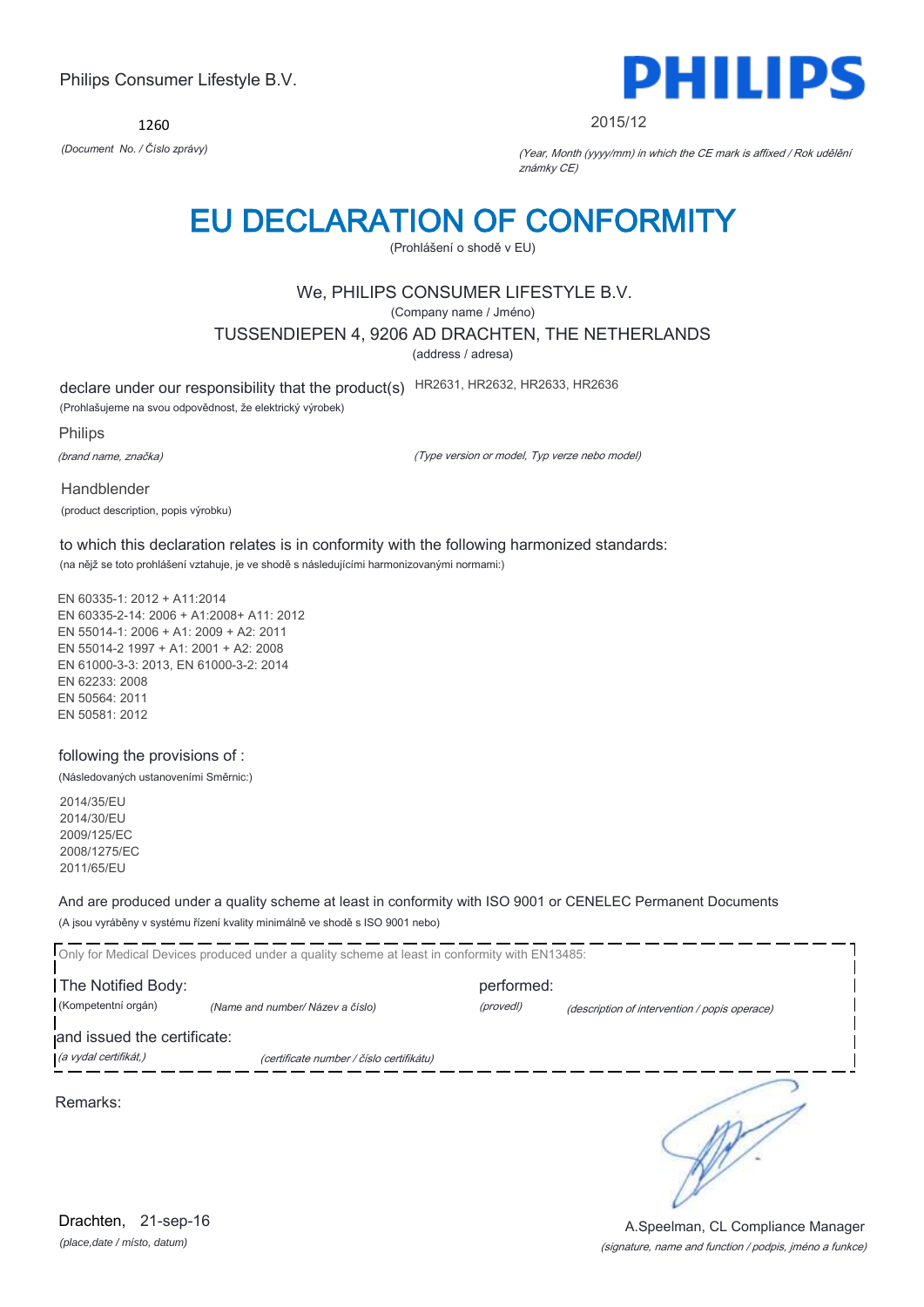1260



#### 2015/12

*(Document No. / Rapportnummer)* (Year, Month (yyyy/mm) in which the CE mark is affixed / Årstal for påhæftning af CE-mærkningen)

## EU DECLARATION OF CONFORMITY

(EU KONFORMITETSERKLÆRING)

### We, PHILIPS CONSUMER LIFESTYLE B.V.

(Company name / Virksomhedens navn)

TUSSENDIEPEN 4, 9206 AD DRACHTEN, THE NETHERLANDS

(address / adresse)

declare under our responsibility that the product(s) HR2631, HR2632, HR2633, HR2636

(Erklærer i henhold til vores ansvar, at de(t) elektriske produkt(er))

Philips

(brand name, navn på varemærke)

(Type version or model, type eller model)

Handblender (product description, produktbeskrivelse)

to which this declaration relates is in conformity with the following harmonized standards: (til hvilke(t) denne erklæring relaterer sig, er i konformitet med følgende harmoniserede standarder)

EN 60335-1: 2012 + A11:2014 EN 60335-2-14: 2006 + A1:2008+ A11: 2012 EN 55014-1: 2006 + A1: 2009 + A2: 2011 EN 55014-2 1997 + A1: 2001 + A2: 2008 EN 61000-3-3: 2013, EN 61000-3-2: 2014 EN 62233: 2008 EN 50564: 2011 EN 50581: 2012

### following the provisions of :

(Opfylder de ufravigelige krav og øvrige forskrifter i)

2014/35/EU 2014/30/EU 2009/125/EC 2008/1275/EC 2011/65/EU

And are produced under a quality scheme at least in conformity with ISO 9001 or CENELEC Permanent Documents (Og er produceret i en kvalitet, der, som minimum, opfylder kravene i ISO 9001-standarden eller CENELEC's permanente dokumenter)

Only for Medical Devices produced under a quality scheme at least in conformity with EN13485: **The Notified Body: performed:** performed: (Det Notificerede Organ) *(Name and number/ Navn og nummer)* (har gennemført) (description of intervention / beskrivelse af intervention) and issued the certificate: (og udstedt erklæringen) (certificate number / erklæringsnummer)

Remarks:

*(place,date / sted, dato)* Drachten, 21-sep-16

∍

(signature, name and function / Signatur, navn og titel) A.Speelman, CL Compliance Manager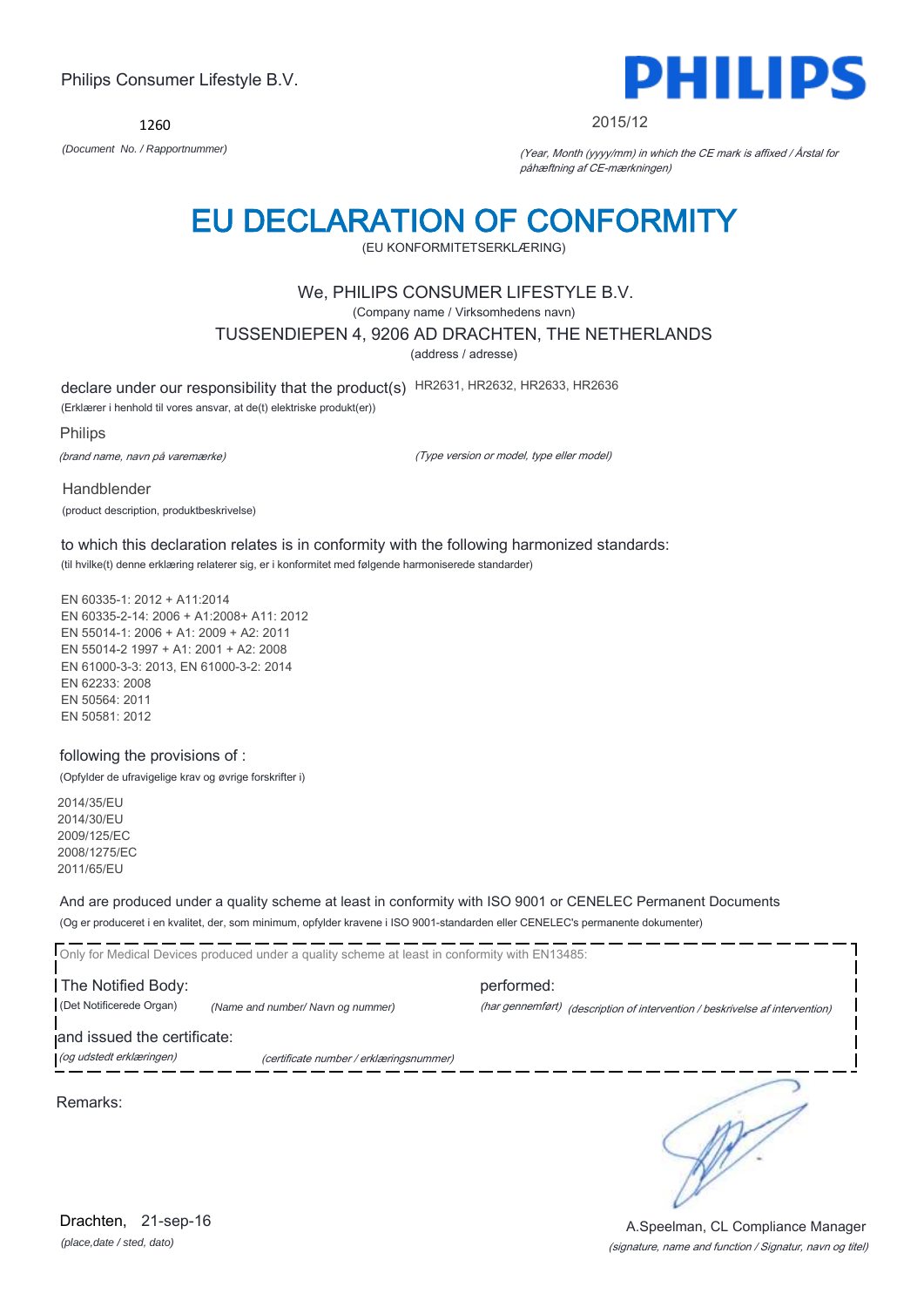1260 *(Document No. / Documento nº.)* (Year, Month (yyyy/mm) in which the CE mark is affixed / Año en el que

# EU DECLARATION OF CONFORMITY

se incluye el marcado CE))

## (EU DECLARACIÓN CE DE CONFORMIDAD)

### We, PHILIPS CONSUMER LIFESTYLE B.V.

(Company name / Nombre compaña )

TUSSENDIEPEN 4, 9206 AD DRACHTEN, THE NETHERLANDS

(address / dirección )

declare under our responsibility that the product(s): HR2631, HR2632, HR2633, HR2636

(Declaramos bajo nuestra propia responsabilidad que el (los) producto(s):

Philips

(brand name, nombre de la marca)

(Type version or model, Referencia o modelo)

Handblender

(product description, descripción del producto )

to which this declaration relates is in conformity with the following harmonized standards: (Al que hace referencia esta declaración cumple con las siguientes normas armonizadas)

EN 60335-1: 2012 + A11:2014 EN 60335-2-14: 2006 + A1:2008+ A11: 2012 EN 55014-1: 2006 + A1: 2009 + A2: 2011 EN 55014-2 1997 + A1: 2001 + A2: 2008 EN 61000-3-3: 2013, EN 61000-3-2: 2014 EN 62233: 2008 EN 50564: 2011 EN 50581: 2012

### following the provisions of :

(Siguiendo las disposiciones relativas a:)

2014/35/EU 2014/30/EU 2009/125/EC 2008/1275/EC 2011/65/EU

And are produced under a quality scheme at least in conformity with ISO 9001 or CENELEC Permanent Documents (Y se fabrican conforme a una calidad al menos conforme a la norma ISO 9001 o a los Documentos Permanentes CENELEC)

|                             | Only for Medical Devices produced under a quality scheme at least in conformity with EN13485: |              |                                                                |
|-----------------------------|-----------------------------------------------------------------------------------------------|--------------|----------------------------------------------------------------|
| The Notified Body:          |                                                                                               | performed:   |                                                                |
| (El organismo notificado)   | (Name and number/ Nombre y número)                                                            | (realizador) | (description of intervention / descripción de la intervención) |
| and issued the certificate: |                                                                                               |              |                                                                |
| (Y expidió el certificado)  | (certificate number / número de certificado)                                                  |              |                                                                |
|                             |                                                                                               |              |                                                                |

Remarks:



#### 2015/12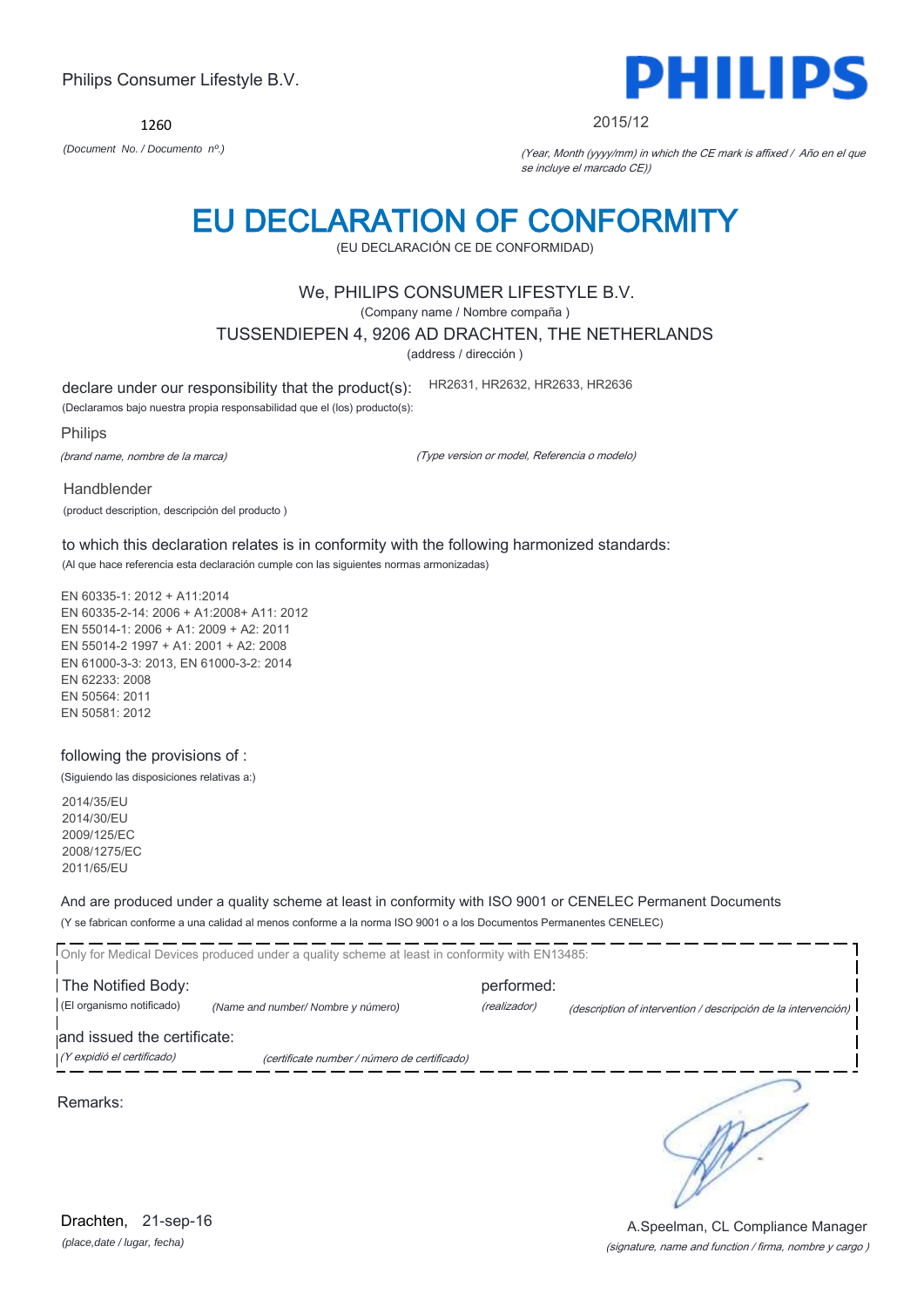1260



#### 2015/12

*(Document No. / Raportti nr.)* (Year, Month (yyyy/mm) in which the CE mark is affixed / CE merkinnän myöntämisvuosi)

## EU DECLARATION OF CONFORMITY

(Vaatimustenmukaisuusvakuutus)

## We, PHILIPS CONSUMER LIFESTYLE B.V.

(Company name / Nimi)

TUSSENDIEPEN 4, 9206 AD DRACHTEN, THE NETHERLANDS

(address / Osoite)

declare under our responsibility that the product(s) HR2631, HR2632, HR2633, HR2636

(Ilmoitus seuraavista vastuullamme olevista sähkötuotteista:)

Philips

(brand name, Brändinimi)

(Type version or model, Tyypi, versio tai malli)

Handblender (product description, Tuotekuvaus)

to which this declaration relates is in conformity with the following harmonized standards: (Tämä vakuutus on yhdenmukainen seuraavien harmonisointistandardien kanssa)

EN 60335-1: 2012 + A11:2014 EN 60335-2-14: 2006 + A1:2008+ A11: 2012 EN 55014-1: 2006 + A1: 2009 + A2: 2011 EN 55014-2 1997 + A1: 2001 + A2: 2008 EN 61000-3-3: 2013, EN 61000-3-2: 2014 EN 62233: 2008 EN 50564: 2011 EN 50581: 2012

following the provisions of :

(Seuraavien määräysten mukaisesti)

2014/35/EU 2014/30/EU 2009/125/EC 2008/1275/EC 2011/65/EU

And are produced under a quality scheme at least in conformity with ISO 9001 or CENELEC Permanent Documents (Ja on tuotettu seuraavien laatujärjestelmien mukaisesti : ISO 9001 ja CENELEC asiakirjat)

|                             | Only for Medical Devices produced under a quality scheme at least in conformity with EN13485: |               |                                                     |
|-----------------------------|-----------------------------------------------------------------------------------------------|---------------|-----------------------------------------------------|
| The Notified Body:          |                                                                                               | performed:    |                                                     |
| (Ilmoitettu laitos)         | (Name and number/ Nimi ja numero)                                                             | (suoritetaan) | (description of intervention / toimenpiteen kuvaus) |
| and issued the certificate: |                                                                                               |               |                                                     |
| (Todistuksen antaja)        | (certificate number / Sertifikaatin numero)                                                   |               |                                                     |
| Remarks:                    |                                                                                               |               |                                                     |

A.Speelman, CL Compliance Manager

*(place,date / paikka, päiväys)* Drachten, 21-sep-16

## (signature, name and function / Allekirjoitus, nimi ja asema)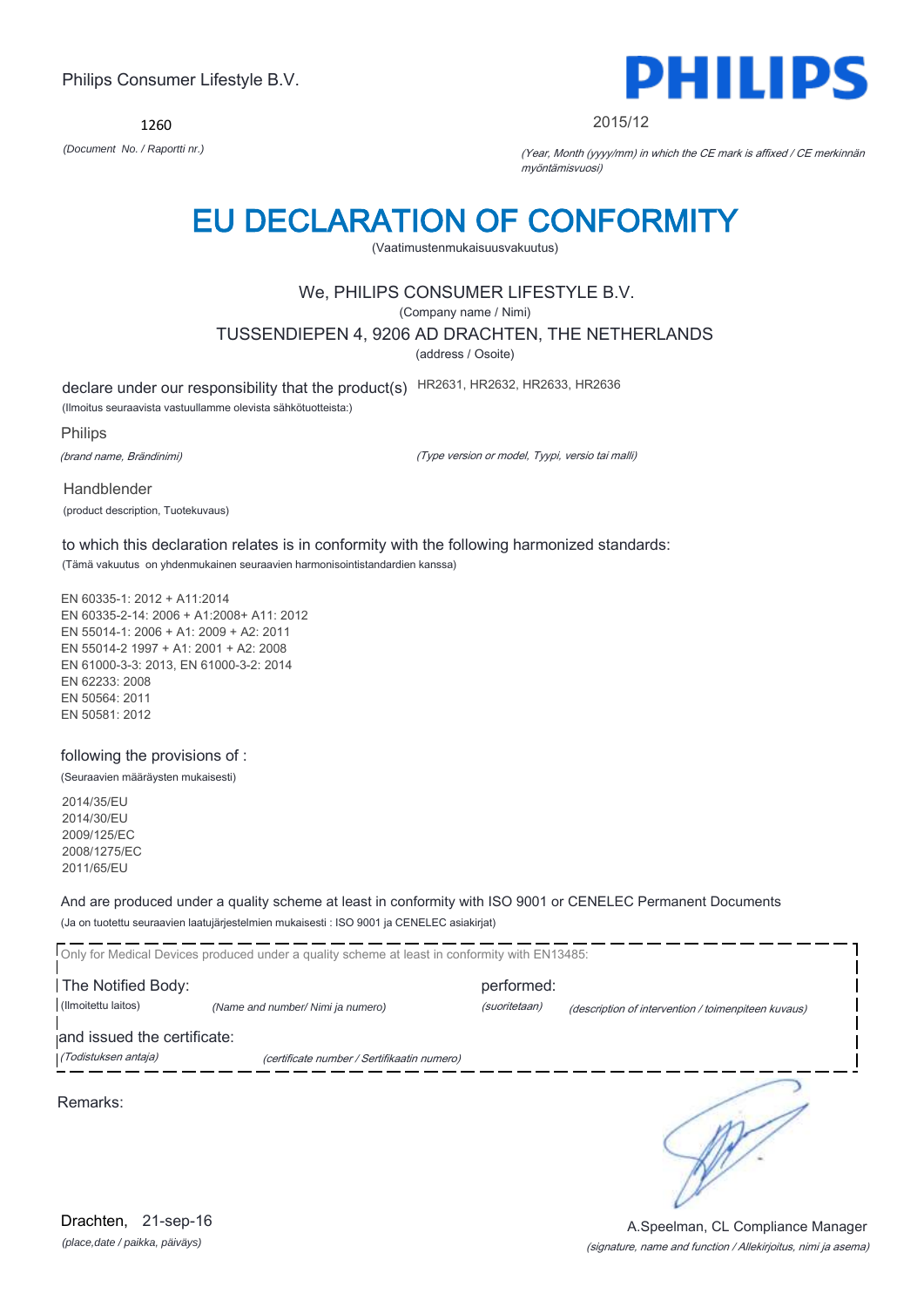(EC MEGFELELŐSÉGI NYILATKOZAT) We, PHILIPS CONSUMER LIFESTYLE B.V.

(Company name / Név) TUSSENDIEPEN 4, 9206 AD DRACHTEN, THE NETHERLANDS

EU DECLARATION OF CONFORMITY

(address / cím)

declare under our responsibility that the product(s)

(Felelőssége tudatában nyilatkozik, hogy az alábbi elektronikai termék(ek))

Philips

(brand name, márkanév)

(Type version or model, Típusváltozat vagy modell)

Handblender

(product description, termék megnevezése)

to which this declaration relates is in conformity with the following harmonized standards: (Az ezen nyilatkozatban foglaltak szerint megfelel(nek) a következő harmonizált szabványoknak)

EN 60335-1: 2012 + A11:2014 EN 60335-2-14: 2006 + A1:2008+ A11: 2012 EN 55014-1: 2006 + A1: 2009 + A2: 2011 EN 55014-2 1997 + A1: 2001 + A2: 2008 EN 61000-3-3: 2013, EN 61000-3-2: 2014 EN 62233: 2008 EN 50564: 2011 EN 50581: 2012

following the provisions of :

(Követve a következő ajánlásokat)

2014/35/EU 2014/30/EU 2009/125/EC 2008/1275/EC 2011/65/EU

And are produced under a quality scheme at least in conformity with ISO 9001 or CENELEC Permanent Documents (legalább az ISO 9001-nek megfelelően vagy)

Only for Medical Devices produced under a quality scheme at least in conformity with EN13485: **The Notified Body: performed:** performed: (Bejelentett testület) *(Name and number/ Név és szám)* (teljesítve) (description of intervention / intézkedés leírása) and issued the certificate: (és a kibocsátott tanúsítvány) (certificate number / tanúsítvány száma) ๖

Remarks:

## Philips Consumer Lifestyle B.V.

1260 *(Document No. / Jelentés száma)* (Year, Month (yyyy/mm) in which the CE mark is affixed / A CE jelzés



(signature, name and function / aláírás, név és beosztás) A.Speelman, CL Compliance Manager

HR2631, HR2632, HR2633, HR2636

2015/12

feltüntetésének éve)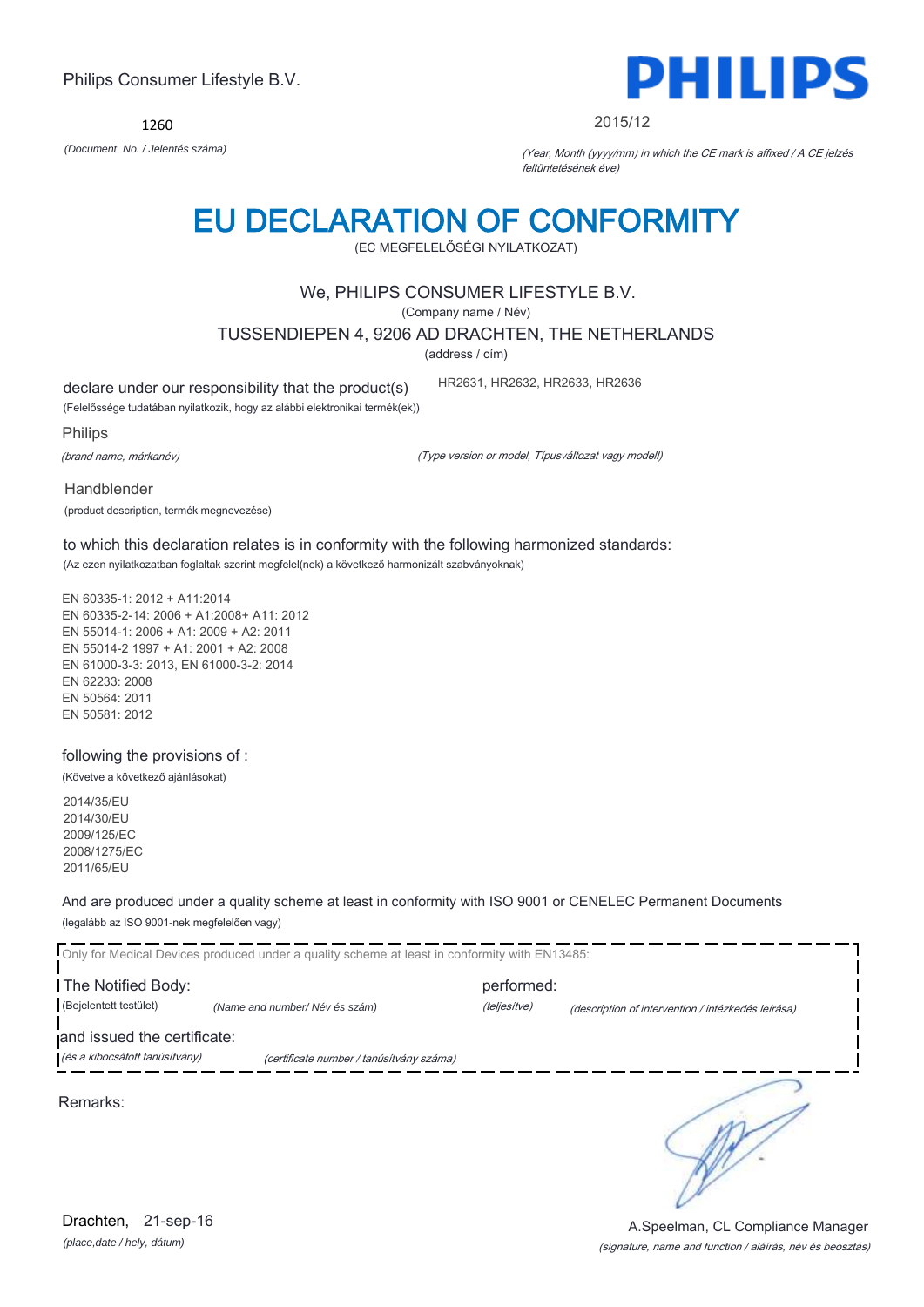1260



#### 2015/12

*(Document No. / Report Numero )* (Year, Month (yyyy/mm) in which the CE mark is affixed / Anno di apposizione della marcatura CE)

## EU DECLARATION OF CONFORMITY

(DICHIARAZIONE DI CONFORMITA' CE )

### We, PHILIPS CONSUMER LIFESTYLE B.V.

(Company name / denominazione sociale)

TUSSENDIEPEN 4, 9206 AD DRACHTEN, THE NETHERLANDS

(address / sede)

declare under our responsibility that the product(s): HR2631, HR2632, HR2633, HR2636

(dichiara sotto la propria responsabilità che il /i Prodotto /i elettrico/i)

Philips

(brand name, marchio)

(Type version or model, modello o versione )

Handblender (product description, descrizione del prodotto)

to which this declaration relates is in conformity with the following harmonized standards: (al quale la presente dichiarazione si riferisce è conforme alle seguenti norme tecniche armonizzate)

EN 60335-1: 2012 + A11:2014 EN 60335-2-14: 2006 + A1:2008+ A11: 2012 EN 55014-1: 2006 + A1: 2009 + A2: 2011 EN 55014-2 1997 + A1: 2001 + A2: 2008 EN 61000-3-3: 2013, EN 61000-3-2: 2014 EN 62233: 2008 EN 50564: 2011 EN 50581: 2012

### following the provisions of :

(secondo le disposizioni della )

2014/35/EU 2014/30/EU 2009/125/EC 2008/1275/EC 2011/65/EU

And are produced under a quality scheme at least in conformity with ISO 9001 or CENELEC Permanent Documents (e i processi produttivi seguono un sistema qualità conforme almeno alla norma ISO 9001 o ai documenti permanenti CENELEC)

| Only for Medical Devices produced under a quality scheme at least in conformity with EN13485: |                                               |                             |                                                             |  |
|-----------------------------------------------------------------------------------------------|-----------------------------------------------|-----------------------------|-------------------------------------------------------------|--|
| The Notified Body:<br>(L'ente certificatore notificato)                                       | (Name and number/ denominazione e numero)     | performed:<br>(ha eseguito) | (description of intervention / descrizione dell'intervento) |  |
| and issued the certificate:<br>(ed emesso il certificato)                                     | (certificate number / numero del certificato) |                             |                                                             |  |
| Remarks:                                                                                      |                                               |                             |                                                             |  |

*(place,date / luogo e data)* Drachten, 21-sep-16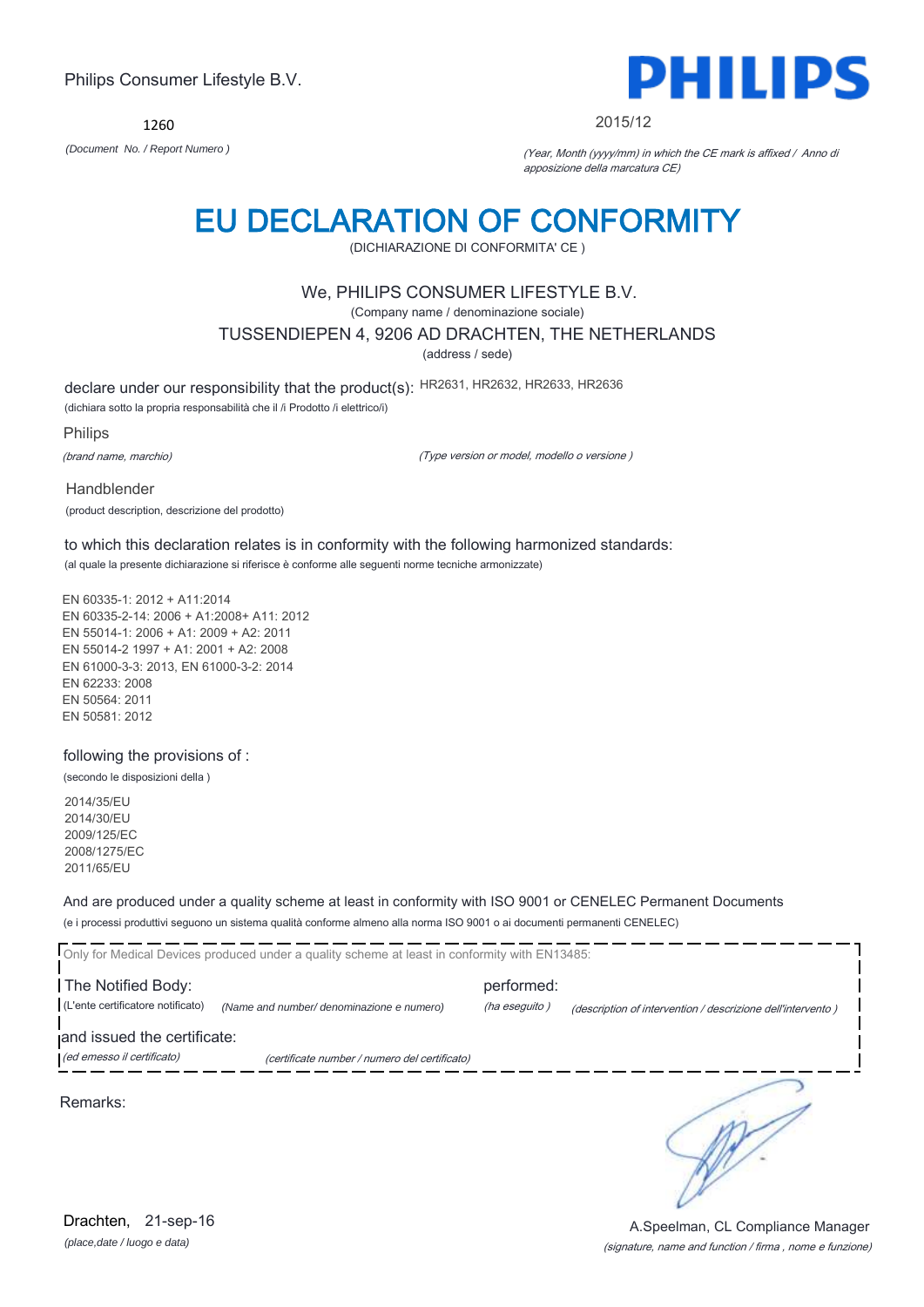1260



2015/12

*(Document No. / Pranešimo Nr.)* (Year, Month (yyyy/mm) in which the CE mark is affixed / Metai, kada CE patvirtino)

## EU DECLARATION OF CONFORMITY

(EC ATITIKTIES DEKLARACIJA)

### We, PHILIPS CONSUMER LIFESTYLE B.V.

(Company name / Pavadinimas)

TUSSENDIEPEN 4, 9206 AD DRACHTEN, THE NETHERLANDS

(address / adresas)

declare under our responsibility that the product(s) HR2631, HR2632, HR2633, HR2636

(Deklaruojame, kad elektronikos gaminys (-iai):)

Philips

(brand name, firmos ženklo pavadinimas )

(Type version or model, Tipas arba modelis)

Handblender

(product description, gaminio aprašymas)

to which this declaration relates is in conformity with the following harmonized standards: (Pagal šią deklaraciją atitinka toliau nurodytus standartus:)

EN 60335-1: 2012 + A11:2014 EN 60335-2-14: 2006 + A1:2008+ A11: 2012 EN 55014-1: 2006 + A1: 2009 + A2: 2011 EN 55014-2 1997 + A1: 2001 + A2: 2008 EN 61000-3-3: 2013, EN 61000-3-2: 2014 EN 62233: 2008 EN 50564: 2011 EN 50581: 2012

### following the provisions of :

(Atitinka tokias nuostatas:)

2014/35/EU 2014/30/EU 2009/125/EC 2008/1275/EC 2011/65/EU

And are produced under a quality scheme at least in conformity with ISO 9001 or CENELEC Permanent Documents (Pagaminta atitinkant visus kokybės reikalavimus pagal ISO 9001 ar CENELEC nuolatinius dokumentus)

|                             | Only for Medical Devices produced under a quality scheme at least in conformity with EN13485: |            |                                                         |
|-----------------------------|-----------------------------------------------------------------------------------------------|------------|---------------------------------------------------------|
| The Notified Body:          |                                                                                               | performed: |                                                         |
| (Informuota įstaiga)        | (Name and number/ Pavadinimas ir numeris)                                                     | (atlikta)  | (description of intervention / intervencijos aprašymas) |
| and issued the certificate: |                                                                                               |            |                                                         |
| (Sertifikatas išleistas)    | (certificate number / sertifikato numeris)                                                    |            |                                                         |
| Remarks:                    |                                                                                               |            |                                                         |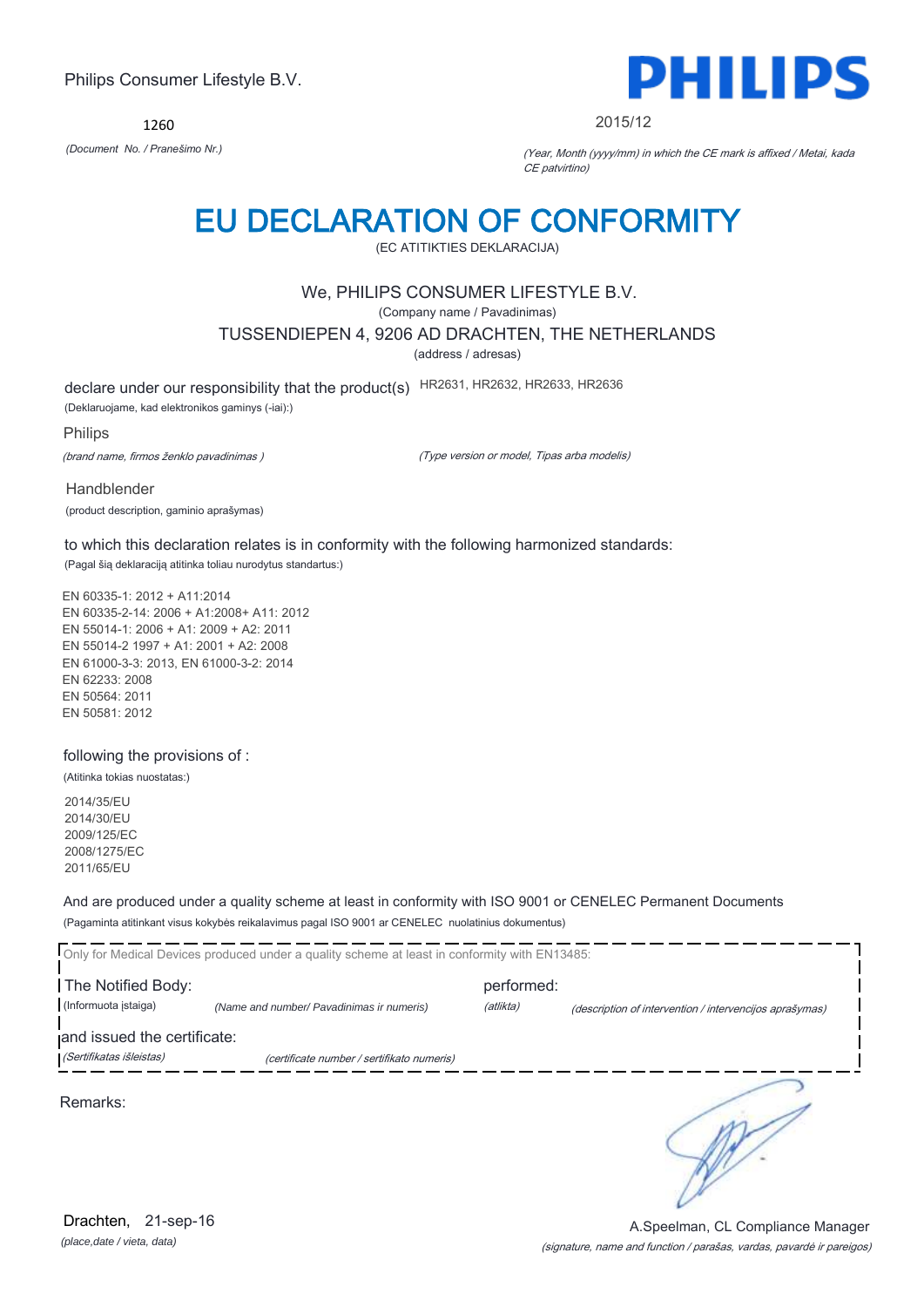1260



#### 2015/12

*(Document No. / Ziņojums Nr)* (Year, Month (yyyy/mm) in which the CE mark is affixed / Gads kurā CE zīme ieviesta)

## EU DECLARATION OF CONFORMITY

(EC deklarācija atbilstība)

## We, PHILIPS CONSUMER LIFESTYLE B.V.

(Company name / vārds)

TUSSENDIEPEN 4, 9206 AD DRACHTEN, THE NETHERLANDS

(address / adrese)

declare under our responsibility that the product(s) HR2631, HR2632, HR2633, HR2636

(deklarēt zem vai atbildība ka, elektronisks produkts)

Philips

(brand name, fabrikas marka vārds)

(Type version or model, Tips, versija vai modelis)

Handblender (product description, produkta apraksts)

to which this declaration relates is in conformity with the following harmonized standards: (Kam ši deklarācija atbilst ir apliecināt ar sekojošiem saskaņotiem standartiem)

EN 60335-1: 2012 + A11:2014 EN 60335-2-14: 2006 + A1:2008+ A11: 2012 EN 55014-1: 2006 + A1: 2009 + A2: 2011 EN 55014-2 1997 + A1: 2001 + A2: 2008 EN 61000-3-3: 2013, EN 61000-3-2: 2014 EN 62233: 2008 EN 50564: 2011 EN 50581: 2012

following the provisions of :

(Sekojot noteikumiem)

2014/35/EU 2014/30/EU 2009/125/EC 2008/1275/EC 2011/65/EU

And are produced under a quality scheme at least in conformity with ISO 9001 or CENELEC Permanent Documents (Tiek ražots zem kvalitātes sistēma kas ir apstiprināta ar ISO 9001 vai CENELEC pastāvošiem dokumentiem )

|                                                         | Only for Medical Devices produced under a quality scheme at least in conformity with EN13485: |            |                                                        |
|---------------------------------------------------------|-----------------------------------------------------------------------------------------------|------------|--------------------------------------------------------|
| The Notified Body:                                      |                                                                                               | performed: |                                                        |
| (Reģistrēta galvenā daļa)                               | (Name and number/ vārds un numurs)                                                            | (paveikts) | (description of intervention / intervencijas apraksts) |
| and issued the certificate:<br>(Un izveido sertifikātu) | (certificate number / sertifikāta numurs)                                                     |            |                                                        |
| Remarks:                                                |                                                                                               |            |                                                        |

*(place,date / vieta, datums)* Drachten, 21-sep-16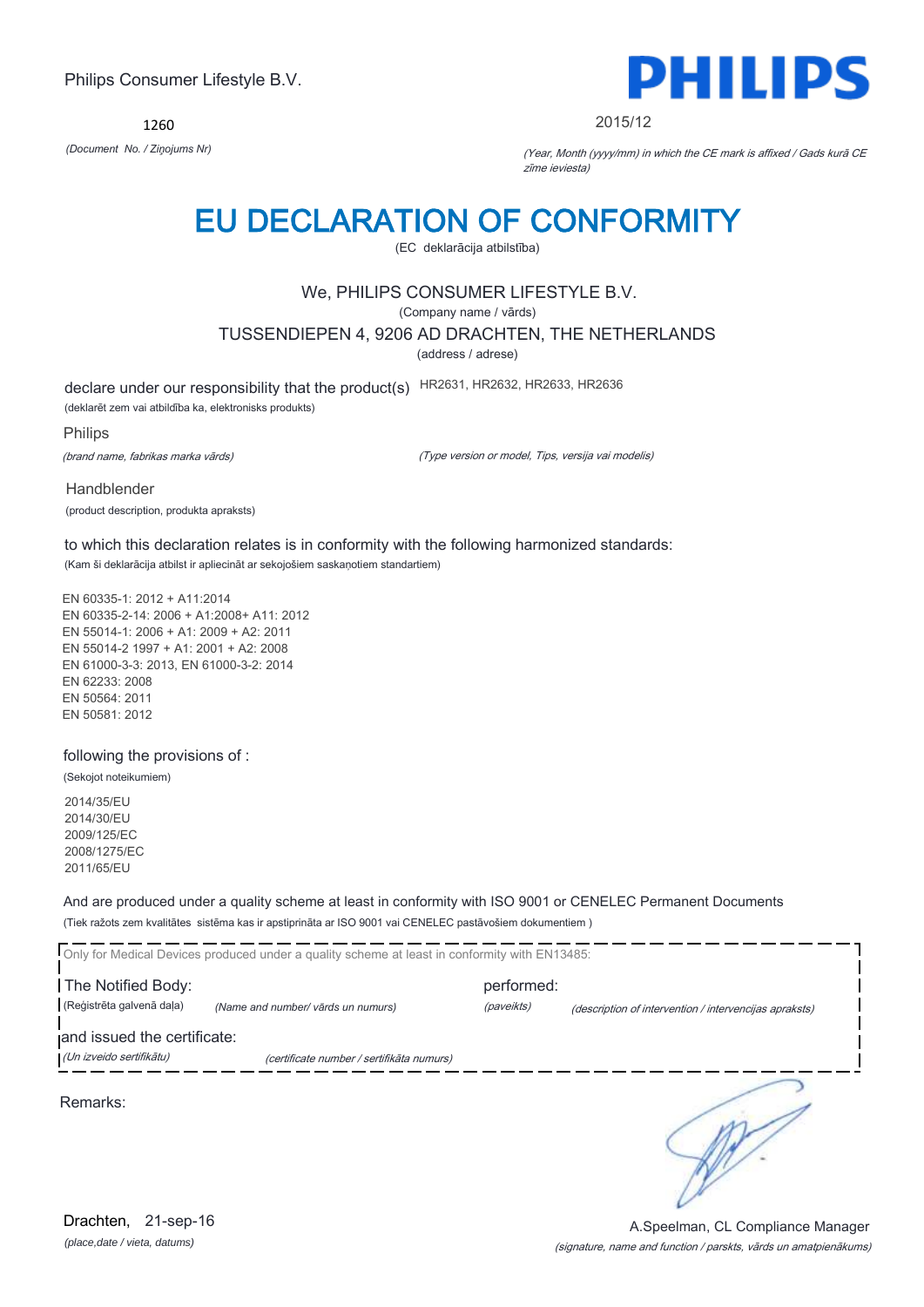Only for Medical Devices produced under a quality scheme at least in conformity with EN13485: The Notified Body: example and the Notified Body: (Jednostka certyfikująca) *(Name and number/ Nazwa i numer)* (wykonała) (description of intervention / rodzaj badania) and issued the certificate: (i wydała certyfikat) (certificate number / numer certyfikatu) ₹ Remarks:

EN 60335-1: 2012 + A11:2014 EN 60335-2-14: 2006 + A1:2008+ A11: 2012 EN 55014-1: 2006 + A1: 2009 + A2: 2011 EN 61000-3-3: 2013, EN 61000-3-2: 2014

(product description, nazwa /opis produktu)

EN 55014-2 1997 + A1: 2001 + A2: 2008 EN 62233: 2008 EN 50564: 2011 EN 50581: 2012

following the provisions of :

(Zgodnie z dyrektywami)

2014/35/EU 2014/30/EU 2009/125/EC 2008/1275/EC 2011/65/EU

And are produced under a quality scheme at least in conformity with ISO 9001 or CENELEC Permanent Documents (oraz został wyprodukowany zgodnie ze standardami jakościowymi takimi jak ISO9001 lub CENELEC Permanent Documents)

### to which this declaration relates is in conformity with the following harmonized standards: (Do którego odnosi się niniejsza deklaracja jest zgodny z następującymi normami zharmonizowanymi)

(DEKLARACJA ZGODNOŚCI UE)

EU DECLARATION OF CONFORMITY

## We, PHILIPS CONSUMER LIFESTYLE B.V.

(Company name / Nazwa)

TUSSENDIEPEN 4, 9206 AD DRACHTEN, THE NETHERLANDS

(address / adres)

HR2631, HR2632, HR2633, HR2636

declare under our responsibility that the product(s)

(Deklarujemy na naszą odpowiedzialność, że urządzeni(e/a) elektryczne)

Philips

(brand name, marka)

Handblender

(Type version or model, Typ lub model)

*(Document No. / Numer raportu)* (Year, Month (yyyy/mm) in which the CE mark is affixed / Rok, w którym oznakowanie CE zostało umieszczone na wyrobie)

1260



A.Speelman, CL Compliance Manager

*(place,date / miasto, data)* Drachten, 21-sep-16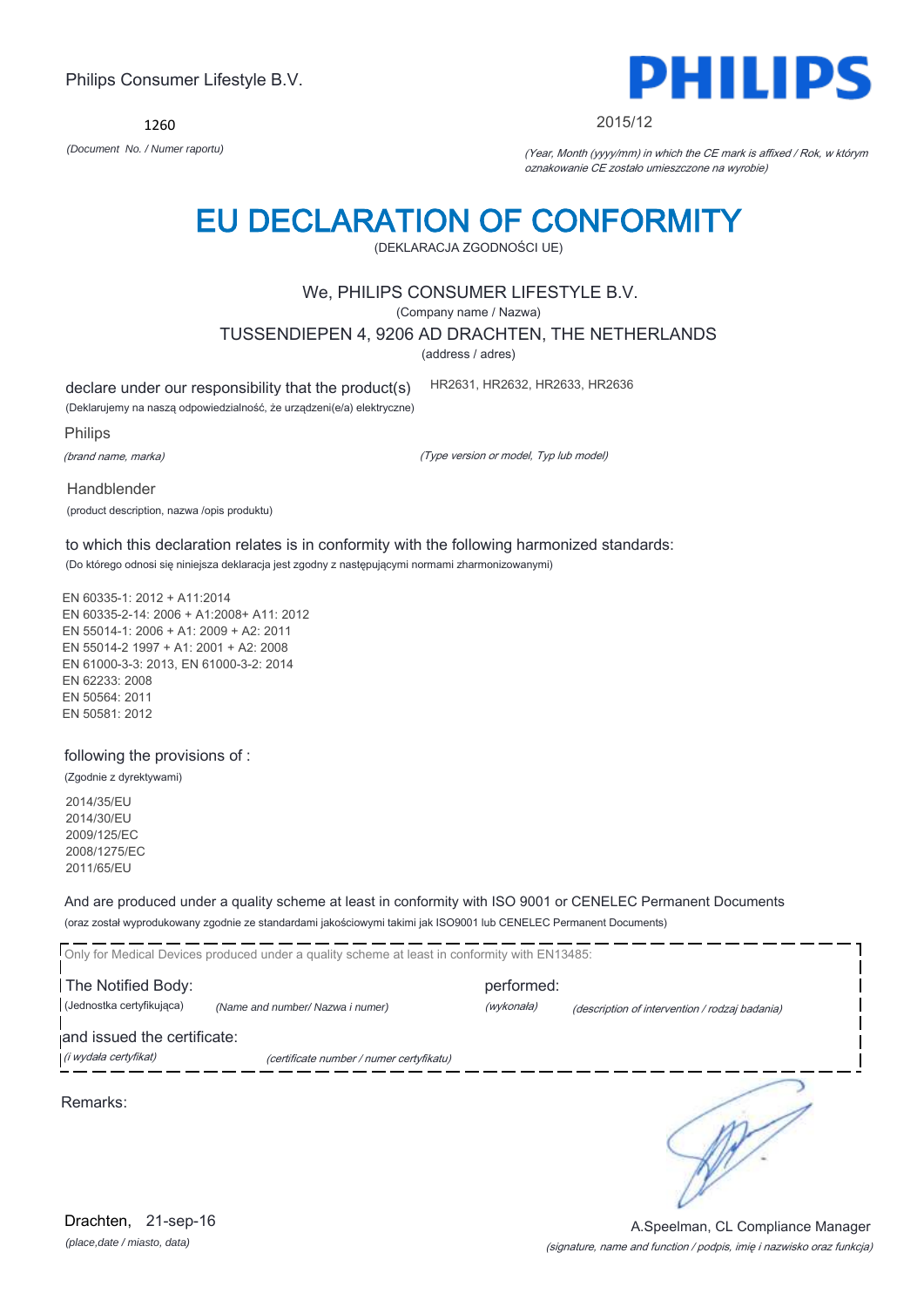1260



#### 2015/12

*(Document No. / Relatório No.)* (Year, Month (yyyy/mm) in which the CE mark is affixed / Ano em que a marca CE é afixada)

## EU DECLARATION OF CONFORMITY

(DECLARAÇÃODE CONFORMIDADE CE)

### We, PHILIPS CONSUMER LIFESTYLE B.V.

(Company name / Nome)

TUSSENDIEPEN 4, 9206 AD DRACHTEN, THE NETHERLANDS

(address)

declare under our responsibility that the product(s) HR2631, HR2632, HR2633, HR2636

(Declara sob a sua responsabilidade que o(s) producto(s) eléctricos )

Philips

(brand name, nome da marca)

(Type version or model, Indicar versão ou modelo)

Handblender (product description, Descrição do produto)

to which this declaration relates is in conformity with the following harmonized standards: (Aqueles a quem esta declaração se derige, está em conformidade com as seguintes normas harmonizadas)

EN 60335-1: 2012 + A11:2014 EN 60335-2-14: 2006 + A1:2008+ A11: 2012 EN 55014-1: 2006 + A1: 2009 + A2: 2011 EN 55014-2 1997 + A1: 2001 + A2: 2008 EN 61000-3-3: 2013, EN 61000-3-2: 2014 EN 62233: 2008 EN 50564: 2011 EN 50581: 2012

following the provisions of :

(Na sequência do disposto em:)

2014/35/EU 2014/30/EU 2009/125/EC 2008/1275/EC 2011/65/EU

And are produced under a quality scheme at least in conformity with ISO 9001 or CENELEC Permanent Documents (E são produzidos sob um regime de qualidade, pelo menos, em conformidade com a norma ISO 9001 ou Documentos Permanentes CENELEC)

|                                                | Only for Medical Devices produced under a quality scheme at least in conformity with EN13485: |                           |                                                          |
|------------------------------------------------|-----------------------------------------------------------------------------------------------|---------------------------|----------------------------------------------------------|
| The Notified Body:<br>(O organismo notificado) | (Name and number/ Nome e número)                                                              | performed:<br>(realizada) | (description of intervention / descrição da intervenção) |
| and issued the certificate:                    |                                                                                               |                           |                                                          |
| (E emitido o certificado)                      | (certificate number / certificado número)                                                     |                           |                                                          |
| Remarks:                                       |                                                                                               |                           |                                                          |

*(place,date / local, data)* Drachten, 21-sep-16

### (signature, name and function / assinatura, nome e função) A.Speelman, CL Compliance Manager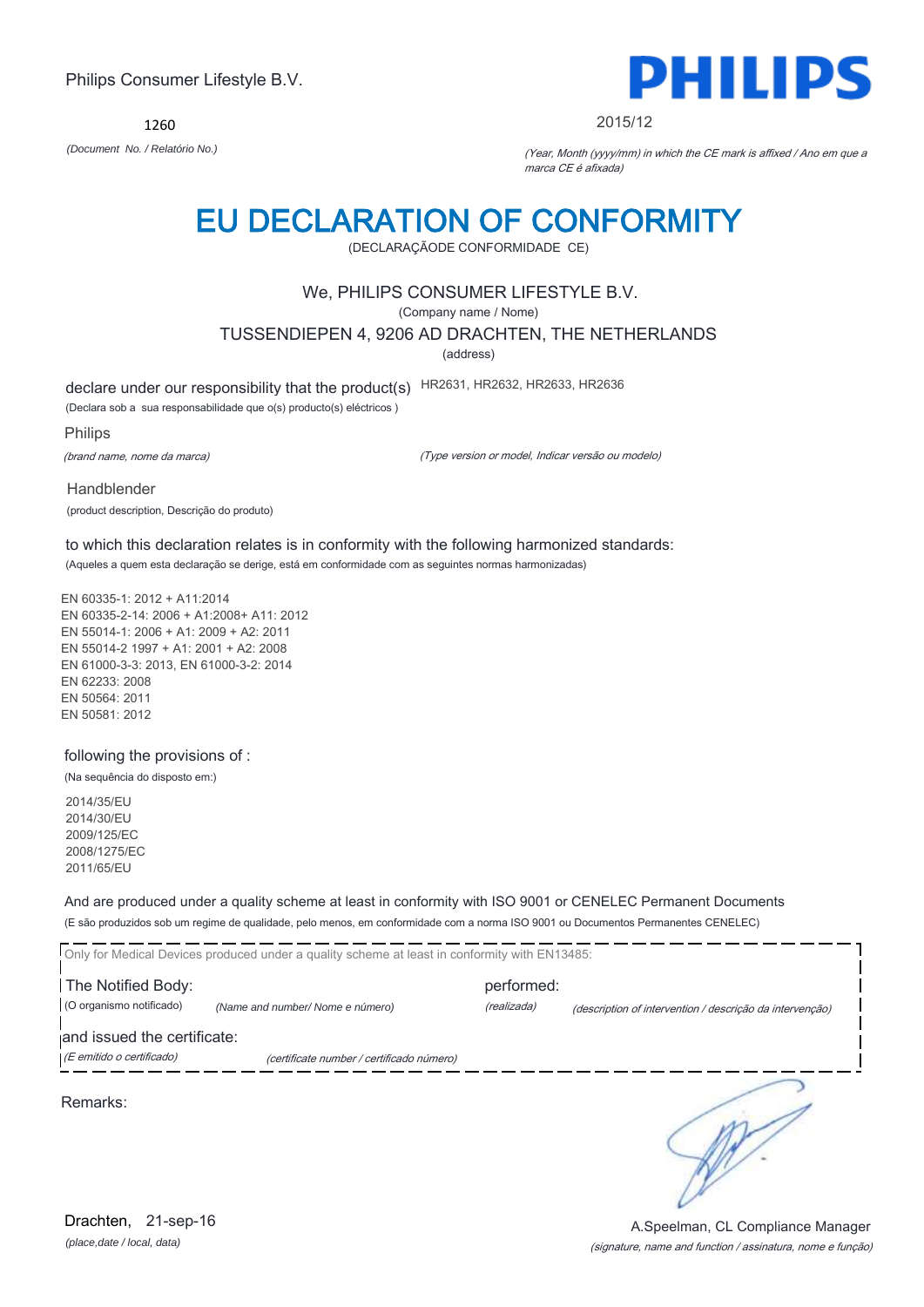1260



#### 2015/12

*(Document No. / Nr. raport)* (Year, Month (yyyy/mm) in which the CE mark is affixed / Anul în care este aplicat marcajul CE)

## EU DECLARATION OF CONFORMITY

(DECLARAŢIE DE CONFORMITATE CE)

### We, PHILIPS CONSUMER LIFESTYLE B.V.

(Company name / Nume)

TUSSENDIEPEN 4, 9206 AD DRACHTEN, THE NETHERLANDS

(address / adresă)

declare under our responsibility that the product(s) HR2631, HR2632, HR2633, HR2636

(Declarăm pe proprie răspundere că produsul (produsele) electric(e))

Philips

(brand name, marca)

(Type version or model, Tip sau model)

Handblender (product description, descriere produs)

to which this declaration relates is in conformity with the following harmonized standards: (La care se referă această declaraţie, este in conformitate cu următoarele standarde armonizate)

EN 60335-1: 2012 + A11:2014 EN 60335-2-14: 2006 + A1:2008+ A11: 2012 EN 55014-1: 2006 + A1: 2009 + A2: 2011 EN 55014-2 1997 + A1: 2001 + A2: 2008 EN 61000-3-3: 2013, EN 61000-3-2: 2014 EN 62233: 2008 EN 50564: 2011 EN 50581: 2012

### following the provisions of :

(În conformitate cu dispoziţiile directivelor)

2014/35/EU 2014/30/EU 2009/125/EC 2008/1275/EC 2011/65/EU

And are produced under a quality scheme at least in conformity with ISO 9001 or CENELEC Permanent Documents (Şi sunt fabricate după o schemă de calitate conformă cel puţin cu standardul ISO 9001 sau Documentele Permanente CENELEC)

|                                              | Only for Medical Devices produced under a quality scheme at least in conformity with EN13485: |                            |                                                         |
|----------------------------------------------|-----------------------------------------------------------------------------------------------|----------------------------|---------------------------------------------------------|
| The Notified Body:<br>(Organismul notificat) | (Name and number/ Nume si număr)                                                              | performed:<br>(a efectuat) | (description of intervention / descrierea interventiei) |
| and issued the certificate:                  |                                                                                               |                            |                                                         |
| (Și a emis certificatul)                     | (certificate number / Numărul certificatului)                                                 |                            |                                                         |
| Remarks:                                     |                                                                                               |                            |                                                         |

*(place,date / locul, data)* Drachten, 21-sep-16

### (signature, name and function / semnătura, nume şi funcţie) A.Speelman, CL Compliance Manager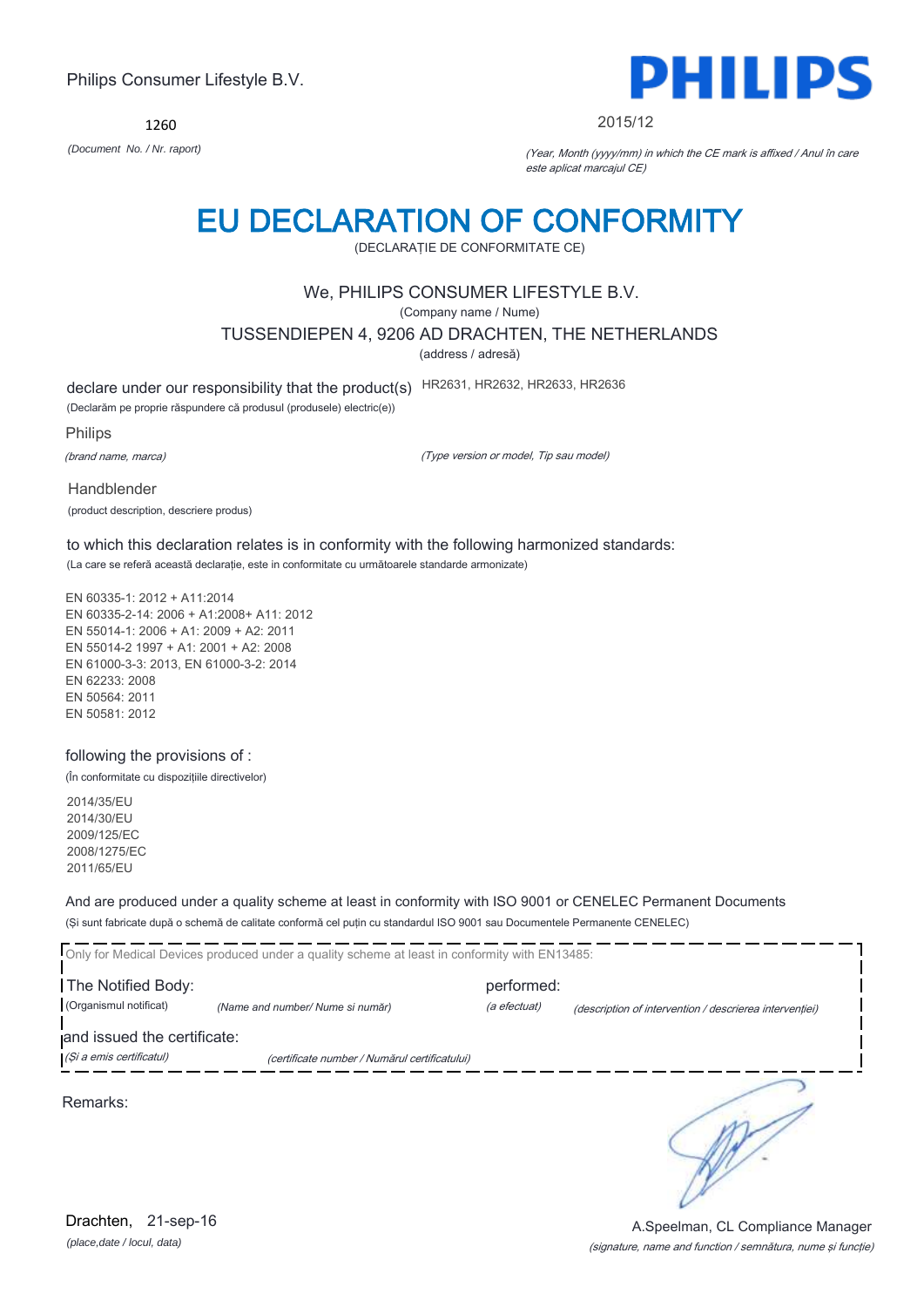1260



#### 2015/12

*(Document No. / Номер протокола)* (Year, Month (yyyy/mm) in which the CE mark is affixed / Год начала маркировки знаком CE)

## EU DECLARATION OF CONFORMITY

(CE Декларация о соответствии)

### We, PHILIPS CONSUMER LIFESTYLE B.V.

(Company name / Юридическое имя)

TUSSENDIEPEN 4, 9206 AD DRACHTEN, THE NETHERLANDS

(address / адрес)

declare under our responsibility that the product(s):

(Декларируем под нашу ответственность, что электрическая продукция)

Philips

(brand name, торговая марка)

(Type version or model, тип, модель)

HR2631, HR2632, HR2633, HR2636

Handblender

(product description, описание продукции)

to which this declaration relates is in conformity with the following harmonized standards: (указанная в данной декларации, соответствует требованиям следующих стандартов:)

EN 60335-1: 2012 + A11:2014 EN 60335-2-14: 2006 + A1:2008+ A11: 2012 EN 55014-1: 2006 + A1: 2009 + A2: 2011 EN 55014-2 1997 + A1: 2001 + A2: 2008 EN 61000-3-3: 2013, EN 61000-3-2: 2014 EN 62233: 2008 EN 50564: 2011 EN 50581: 2012

following the provisions of :

(В соответствие с положениями:)

2014/35/EU 2014/30/EU 2009/125/EC 2008/1275/EC 2011/65/EU

And are produced under a quality scheme at least in conformity with ISO 9001 or CENELEC Permanent Documents (по крайней мере, в соответствии с ISO 9001 или)

Only for Medical Devices produced under a quality scheme at least in conformity with EN13485: The Notified Body: example and the Notified Body: (Нотифицированный Орган) *(Name and number/ Название и номер)* (проверил(а)) (description of intervention / описание проверки) and issued the certificate: (и выпустил(а) сертификат) (certificate number / номер сертификата) ₹ Remarks: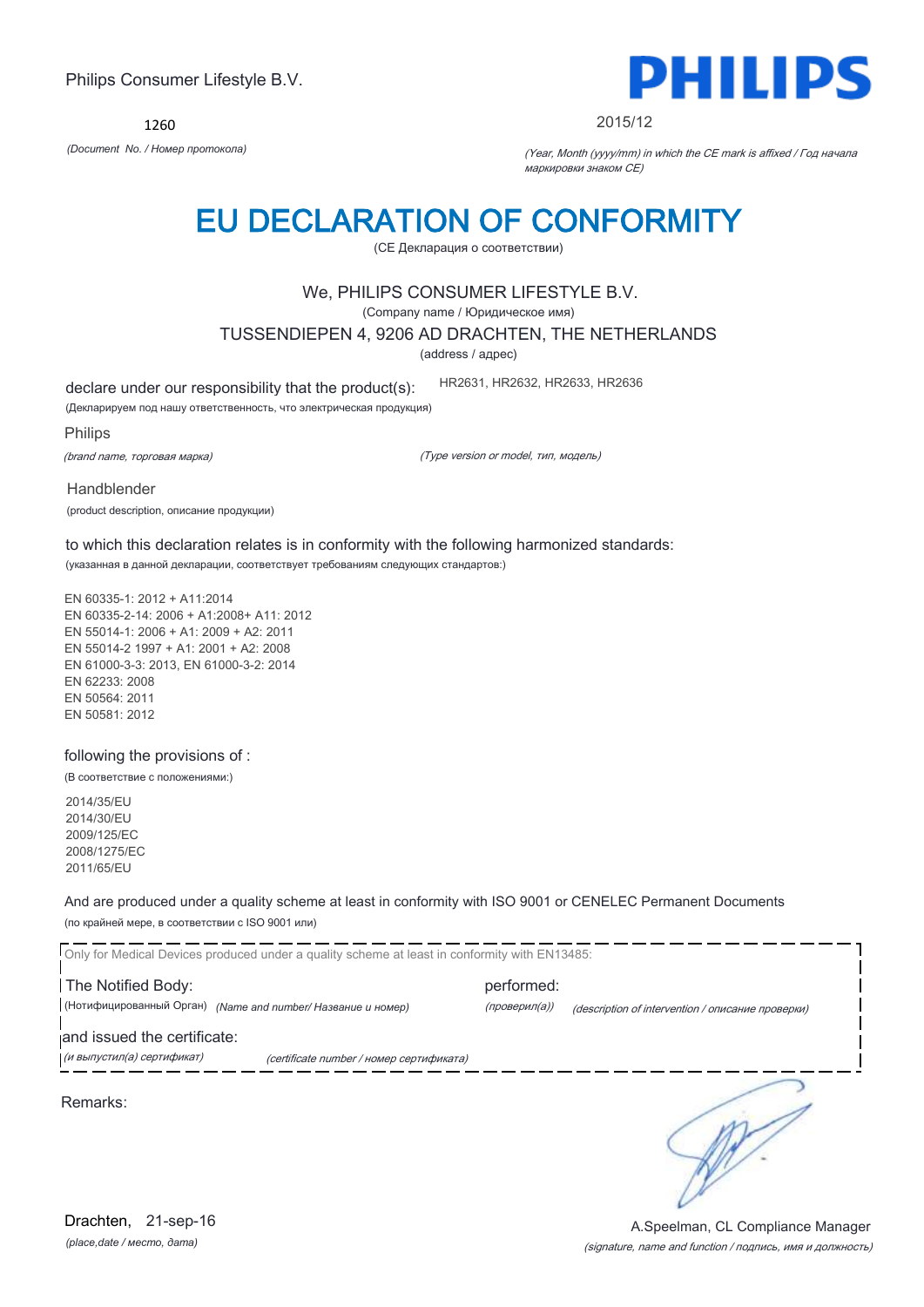1260



#### 2015/12

*(Document No. / Správa č.)* (Year, Month (yyyy/mm) in which the CE mark is affixed / Rok v ktorom je opatrený znakom CE)

## EU DECLARATION OF CONFORMITY

(Rok v ktorom je opatrený znakom CE)

### We, PHILIPS CONSUMER LIFESTYLE B.V.

(Company name / Meno )

TUSSENDIEPEN 4, 9206 AD DRACHTEN, THE NETHERLANDS

(address / adresa)

declare under our responsibility that the product(s) HR2631, HR2632, HR2633, HR2636

(Prehlasujeme na svoju zodpovednosť, že elektrický výrobok(y))

Philips

(brand name, názov značky)

(Type version or model, Typové označenie alebo model)

Handblender (product description, opis prístroja)

to which this declaration relates is in conformity with the following harmonized standards: (Na ktorý sa toto vyhlásenie vzťahuje, je v zhode s nasledujúcimi harmonizovanými normami)

EN 60335-1: 2012 + A11:2014 EN 60335-2-14: 2006 + A1:2008+ A11: 2012 EN 55014-1: 2006 + A1: 2009 + A2: 2011 EN 55014-2 1997 + A1: 2001 + A2: 2008 EN 61000-3-3: 2013, EN 61000-3-2: 2014 EN 62233: 2008 EN 50564: 2011 EN 50581: 2012

following the provisions of :

(V nadväznosti na ustanovenia)

2014/35/EU 2014/30/EU 2009/125/EC 2008/1275/EC 2011/65/EU

And are produced under a quality scheme at least in conformity with ISO 9001 or CENELEC Permanent Documents (A sú vyrobené systémom kvality minimálne v súlade s normou ISO 9001 alebo CENELEC dokumentmi)

Only for Medical Devices produced under a quality scheme at least in conformity with EN13485: The Notified Body: example and the Notified Body: (Notifikovaný orgán) *(Name and number/ Názov a číslo)* (vykonal) (description of intervention / opis zásahu) and issued the certificate: (A vydal osvedčenie) (certificate number / číslo osvedčenia) ₹ Remarks:

*(place,date / miesto, dátum)* Drachten, 21-sep-16

(signature, name and function / podpis, meno a funkcia) A.Speelman, CL Compliance Manager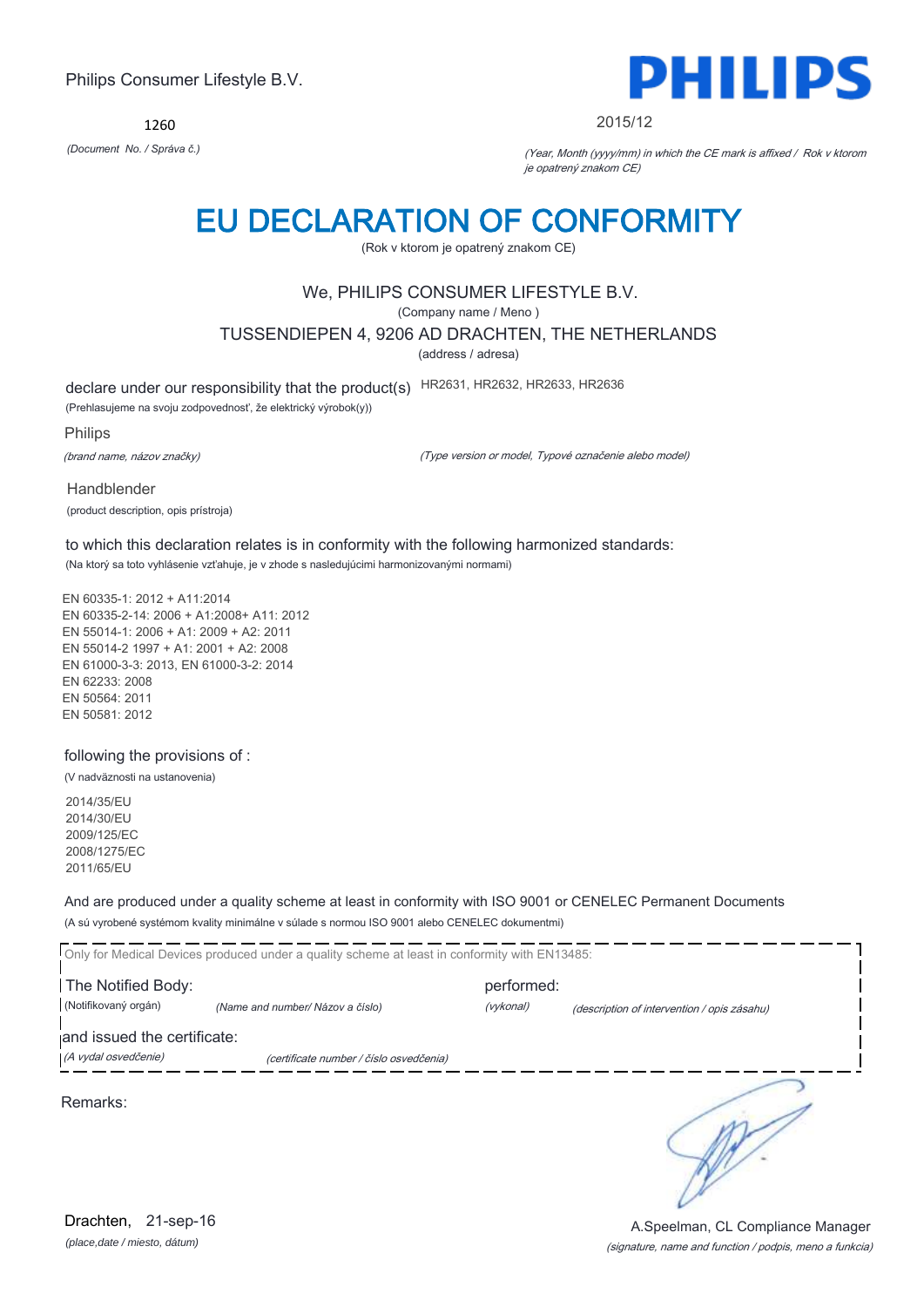1260



2015/12

*(Document No. / Številka poročila)* (Year, Month (yyyy/mm) in which the CE mark is affixed / Leto namstitve CE znaka)

## EU DECLARATION OF CONFORMITY

(Izjava o skladnosti)

## We, PHILIPS CONSUMER LIFESTYLE B.V.

(Company name / Ime)

TUSSENDIEPEN 4, 9206 AD DRACHTEN, THE NETHERLANDS

(address / Naslov)

declare under our responsibility that the product(s) HR2631, HR2632, HR2633, HR2636 (S polno odgovornostjo izjavljamo)

Philips

(brand name, Ime znamke)

(Type version or model, Tip, verzija ali model)

Handblender (product description, Opis proizvoda)

to which this declaration relates is in conformity with the following harmonized standards: (Na katerega se nanaša ta izjava je skladen z naslednjimi harmoniziranimi standardi)

EN 60335-1: 2012 + A11:2014 EN 60335-2-14: 2006 + A1:2008+ A11: 2012 EN 55014-1: 2006 + A1: 2009 + A2: 2011 EN 55014-2 1997 + A1: 2001 + A2: 2008 EN 61000-3-3: 2013, EN 61000-3-2: 2014 EN 62233: 2008 EN 50564: 2011 EN 50581: 2012

following the provisions of :

(V skladu z naslednjimi odločbami)

2014/35/EU 2014/30/EU 2009/125/EC 2008/1275/EC 2011/65/EU

And are produced under a quality scheme at least in conformity with ISO 9001 or CENELEC Permanent Documents (In so proizvedeni v skladu s shemo kakovosti najmanj v skladu z ISO 9001 ali CENELEC stalnimi dokumenti)

|                             | Only for Medical Devices produced under a quality scheme at least in conformity with EN13485: |            |                                             |
|-----------------------------|-----------------------------------------------------------------------------------------------|------------|---------------------------------------------|
| The Notified Body:          |                                                                                               | performed: |                                             |
| (Priglašeno organ)          | (Name and number/ Ime in številka)                                                            | (Izvršeno) | (description of intervention / Opis ukrepa) |
| and issued the certificate: |                                                                                               |            |                                             |
| (Izdaja certifikat)         | (certificate number / Številka certifikata)                                                   |            |                                             |
| Remarks:                    |                                                                                               |            |                                             |

*(place,date / Kraj, datum)* Drachten, 21-sep-16

(signature, name and function / Podpis, Ime in funkcija) A.Speelman, CL Compliance Manager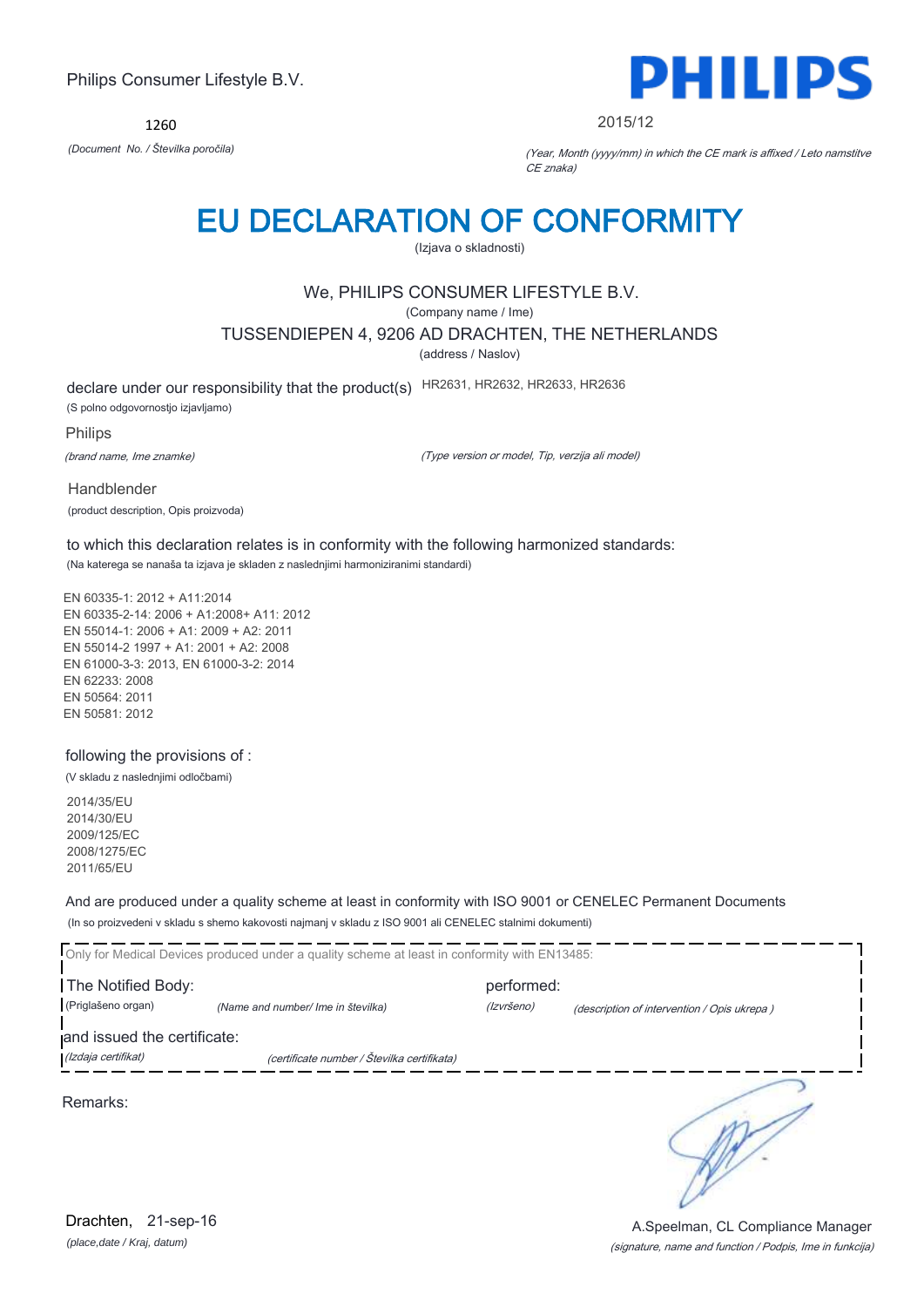1260



#### 2015/12

*(Document No. / Döküman Numarası)* (Year, Month (yyyy/mm) in which the CE mark is affixed / CE İbaresinin eklendiği yıl (yyyy/aa))

## EU DECLARATION OF CONFORMITY

(EU UYGUNLUK BEYANI)

### We, PHILIPS CONSUMER LIFESTYLE B.V.

(Company name / İmalatçının ismi)

TUSSENDIEPEN 4, 9206 AD DRACHTEN, THE NETHERLANDS

(address / İmalatçının adresi )

declare under our responsibility that the product(s): HR2631, HR2632, HR2633, HR2636 (bizim sorumluluğumuz altında işbu beyanın ilgili bulunduğu aşağıdaki elektrikli ürünün:) Philips

(brand name, İsim )

(Type version or model, Tip veya model)

Handblender

(product description, Ürün Açıklamas )

to which this declaration relates is in conformity with the following harmonized standards: (aşağıda belirtilen ilgili standartların gerektirdiği uygunluğa sahip olduğunu beyan ederiz)

EN 60335-1: 2012 + A11:2014 EN 60335-2-14: 2006 + A1:2008+ A11: 2012 EN 55014-1: 2006 + A1: 2009 + A2: 2011 EN 55014-2 1997 + A1: 2001 + A2: 2008 EN 61000-3-3: 2013, EN 61000-3-2: 2014 EN 62233: 2008 EN 50564: 2011 EN 50581: 2012

following the provisions of :

(Yasal hükümler şu şekildedir:)

2014/35/EU 2014/30/EU 2009/125/EC 2008/1275/EC 2011/65/EU

And are produced under a quality scheme at least in conformity with ISO 9001 or CENELEC Permanent Documents (En az ISO 9001 veya CENELEC Daimi Belgelerine uygun kalite şemasına binaen mevcut ürünlerdir)

Only for Medical Devices produced under a quality scheme at least in conformity with EN13485: **The Notified Body: performed:** performed: (Yetkili Kurul) *(Name and number/ Isin ve numara)* (yerine getirmiştir) (description of intervention /müdahalenin tanımı ) and issued the certificate: (sertifikayı düzenlemiştir) (certificate number / sertifika numarası) ∍

Remarks:

*(place,date / Yer ve tarih )* Drachten, 21-sep-16

(signature, name and function / İmza, isim ve görevi) A.Speelman, CL Compliance Manager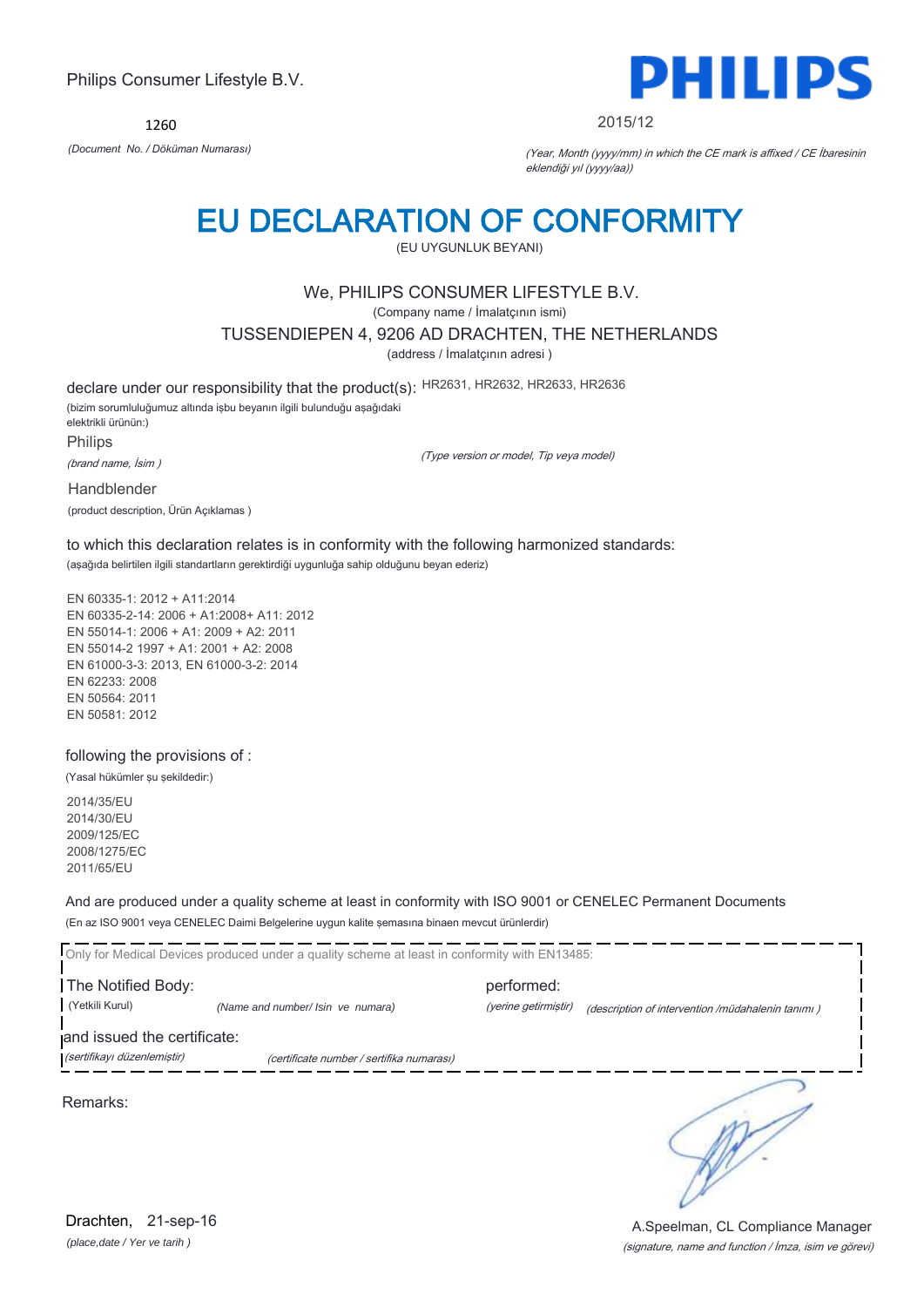1260



#### 2015/12

*(Document No. / Broj izvještaja)* (Year, Month (yyyy/mm) in which the CE mark is affixed / Godina ishođenja CE oznake)

## EU DECLARATION OF CONFORMITY

(Izjava o sukladnosti)

## We, PHILIPS CONSUMER LIFESTYLE B.V.

(Company name / Ime)

TUSSENDIEPEN 4, 9206 AD DRACHTEN, THE NETHERLANDS

(address / Adresa)

declare under our responsibility that the product(s) HR2631, HR2632, HR2633, HR2636

(Odgovorno izjavljujemo da je elektični uređaj(i))

Philips

(brand name, Naziv robne marke)

(Type version or model, Tipska oznaka ili model)

Handblender (product description, opis proizvoda)

to which this declaration relates is in conformity with the following harmonized standards: (Na koje se ova izjava odnosi zadovoljava sljedeće usklađene norme)

EN 60335-1: 2012 + A11:2014 EN 60335-2-14: 2006 + A1:2008+ A11: 2012 EN 55014-1: 2006 + A1: 2009 + A2: 2011 EN 55014-2 1997 + A1: 2001 + A2: 2008 EN 61000-3-3: 2013, EN 61000-3-2: 2014 EN 62233: 2008 EN 50564: 2011 EN 50581: 2012

### following the provisions of :

(Slijedom odredbi:)

2014/35/EU 2014/30/EU 2009/125/EC 2008/1275/EC 2011/65/EU

And are produced under a quality scheme at least in conformity with ISO 9001 or CENELEC Permanent Documents (najmanje u skladu sa normom ISO 9001 ili)

Only for Medical Devices produced under a quality scheme at least in conformity with EN13485: **The Notified Body: performed:** performed: (Nadležno tijelo) *(Name and number/ Ime i broj) (Izveden) (Izveden) (description of intervention / Opis intervencije*) and issued the certificate: (I izdana je potvrda) (certificate number / Broj potvrde) ∍

Remarks:

*(place,date / Mjesto ,datum)* Drachten, 21-sep-16

### (signature, name and function / Potpis,ime i radno mjesto) A.Speelman, CL Compliance Manager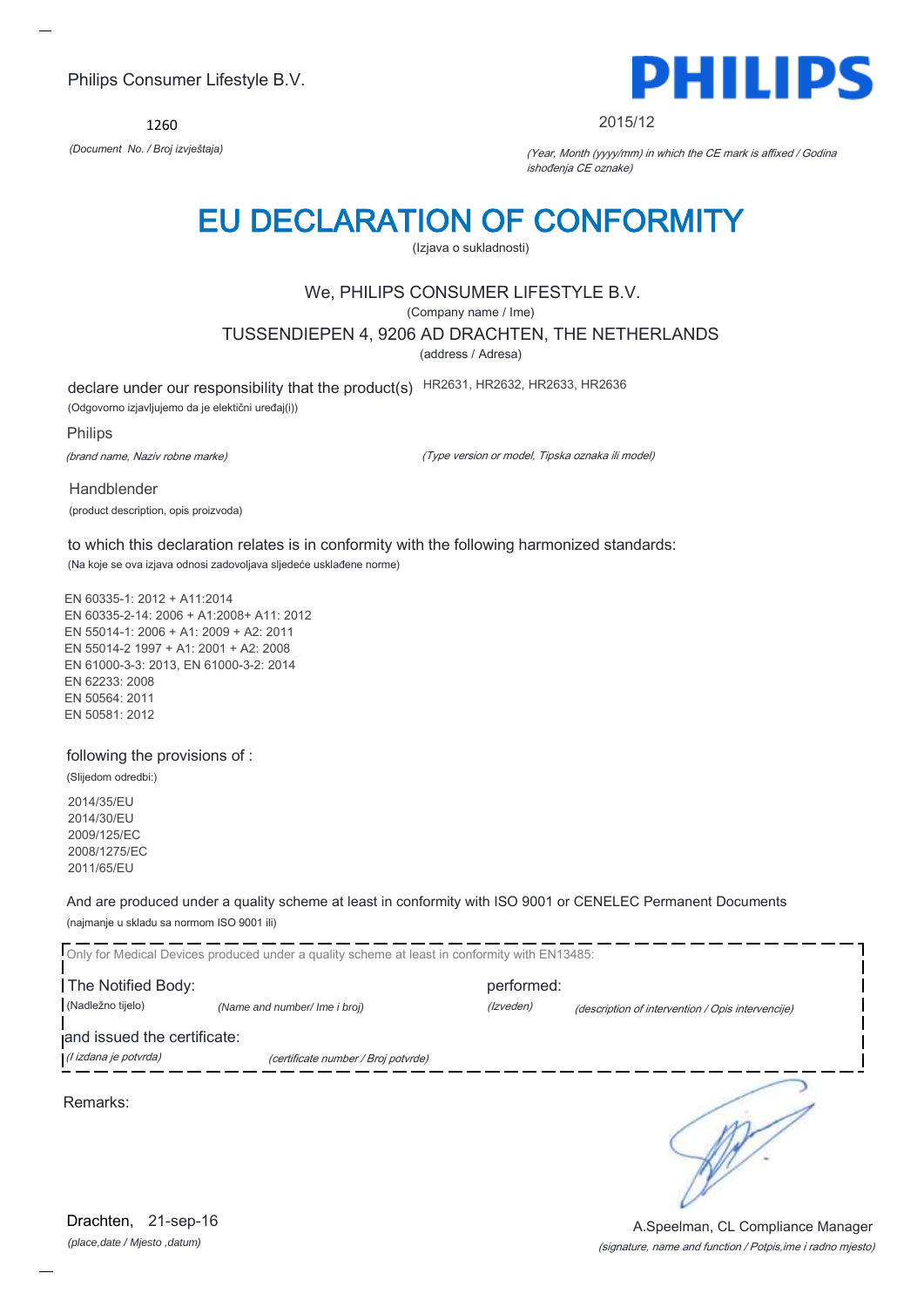1260



#### 2015/12

*(Document No. / Αρ. έκθεσης)* (Year, Month (yyyy/mm) in which the CE mark is affixed / Έτος επικόλλησης του σήματος συμμόρφωσης CE)

## EU DECLARATION OF CONFORMITY

(ΔΗΛΩΣΗ ΣΥΜΜΟΡΦΩΣΗΣ CE)

### We, PHILIPS CONSUMER LIFESTYLE B.V.

(Company name / Επωνυμία)

TUSSENDIEPEN 4, 9206 AD DRACHTEN, THE NETHERLANDS

(address / Διεύθυνση)

declare under our responsibility that the product(s) HR2631, HR2632, HR2633, HR2636

(Δηλώνουμε υπεύθυνα ότι το ηλεκτρολογικό προϊόν/ προϊόντα)

Philips

(brand name, ονομασία μάρκας)

(Type version or model, Τύπος έκδοσης ή μοντέλο)

Handblender

(product description, περιγραφή προϊόντος)

to which this declaration relates is in conformity with the following harmonized standards: (στο οποίο/ στα οποία αφορά η παρούσα δήλωση συμμορφούται/ συμμορφούνται με τα εξής εναρμονισμένα πρότυπα)

EN 60335-1: 2012 + A11:2014 EN 60335-2-14: 2006 + A1:2008+ A11: 2012 EN 55014-1: 2006 + A1: 2009 + A2: 2011 EN 55014-2 1997 + A1: 2001 + A2: 2008 EN 61000-3-3: 2013, EN 61000-3-2: 2014 EN 62233: 2008 EN 50564: 2011 EN 50581: 2012

### following the provisions of :

(Σύμφωνα με τις διατάξεις των οδηγιών)

2014/35/EU 2014/30/EU 2009/125/EC 2008/1275/EC 2011/65/EU

### And are produced under a quality scheme at least in conformity with ISO 9001 or CENELEC Permanent Documents

(Και παράγεται/ παράγονται σύμφωνα με ένα ποιοτικό πρόγραμμα που συμμορφούται, κατ'ελάχιστον, με το πρότυπο ISO 9001 ή με τα Μόνιμα Έγγραφα Τεκμηρίωσης της CENELEC) \_\_\_\_\_\_\_\_\_\_\_\_\_\_\_\_

| Only for Medical Devices produced under a quality scheme at least in conformity with EN13485: |                                                                     |
|-----------------------------------------------------------------------------------------------|---------------------------------------------------------------------|
| The Notified Body:                                                                            | performed:                                                          |
| (Ο ειδοποιηθείς οργανισμός)<br>(Name and number/ Ονομασία και αριθμός)                        | (διεξήγαγε)<br>(description of intervention / περιγραφή παρέμβασης) |
| and issued the certificate:                                                                   |                                                                     |
| (Και εξέδωσε το πιστοποιητικό)<br>(certificate number / αριθμός πιστοποιητικού)               |                                                                     |
| Remarks:                                                                                      |                                                                     |